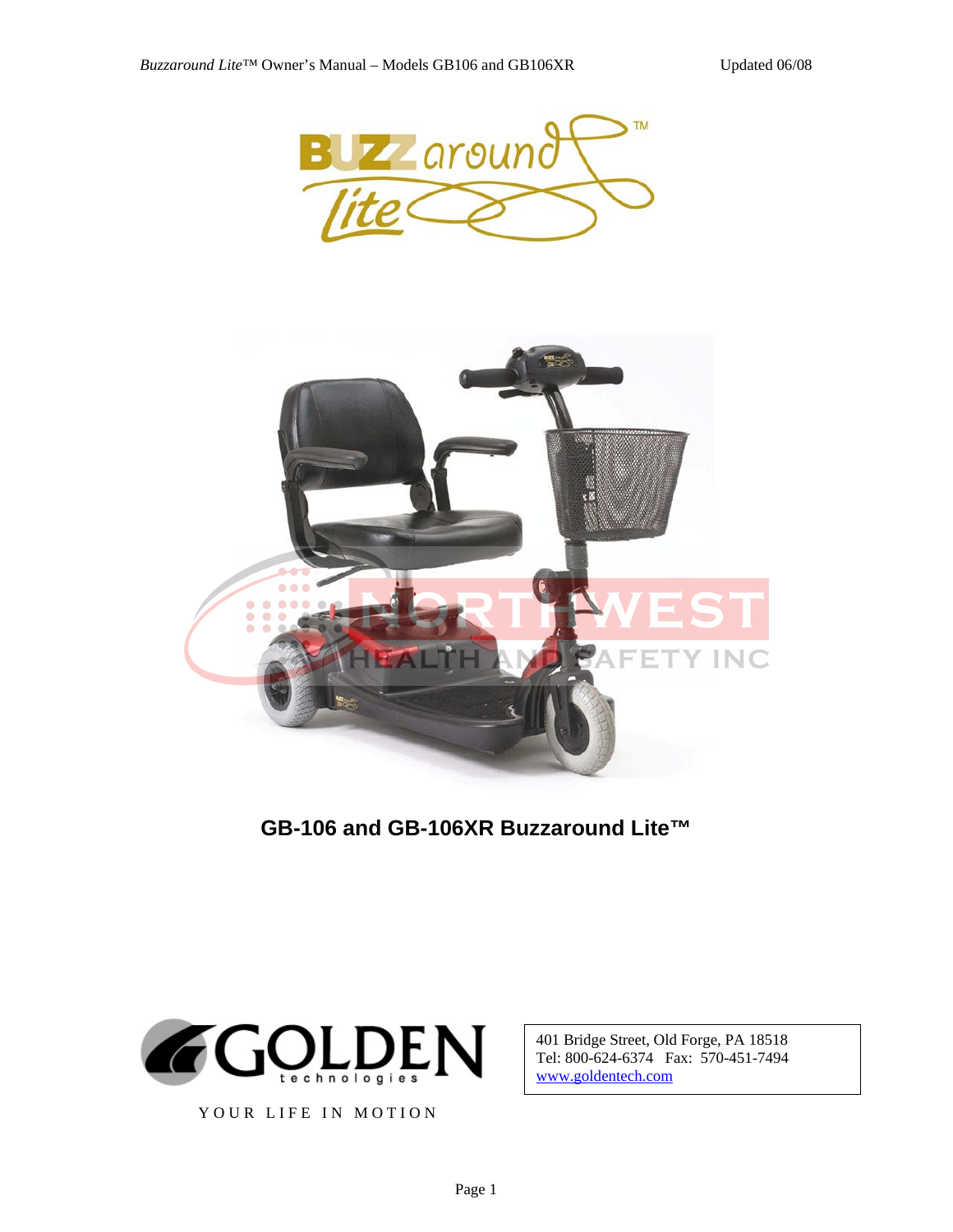**Note: This owner's manual is for the Golden Technologies Buzzaround Lite**™ **model numbers GB-106 and GB-106XR. All size specifications, operating procedures, assembly and disassembly instructions are the same for both models. Better performance figures are achieved with the GB-106XR using extended range technology. The use of the term "Buzzaround Lite" is to imply reference to both models unless otherwise noted.** 

Your GB-106 Buzzaround Lite™ package should include the following items. If your package arrived without any of the following items, please contact us right away!

- **1) Owner's Manual**
- **2) Battery Charger**
- **3) Battery Pack**
- **4) Seat w/adjustable Arm Rests**
- **5) Seat Post Hardware, (nut, bolt, pin and washers)**
- **6) 2 Keys**
- **7) Tiller Mounted Basket**
- **8) Buzzaround Lite**™ **scooter**



### **DISCLAIMER**

**Golden Technologies, Inc. is not and cannot be held responsible for any damage or injury incurred due to improper or unsafe use of the Golden Buzzaround Lite**™ **scooter. Golden Technologies, Inc. specifically disclaims responsibility for any bodily injury or property damage that may occur during any use that does not comply with applicable federal, state, or local laws or ordinances.**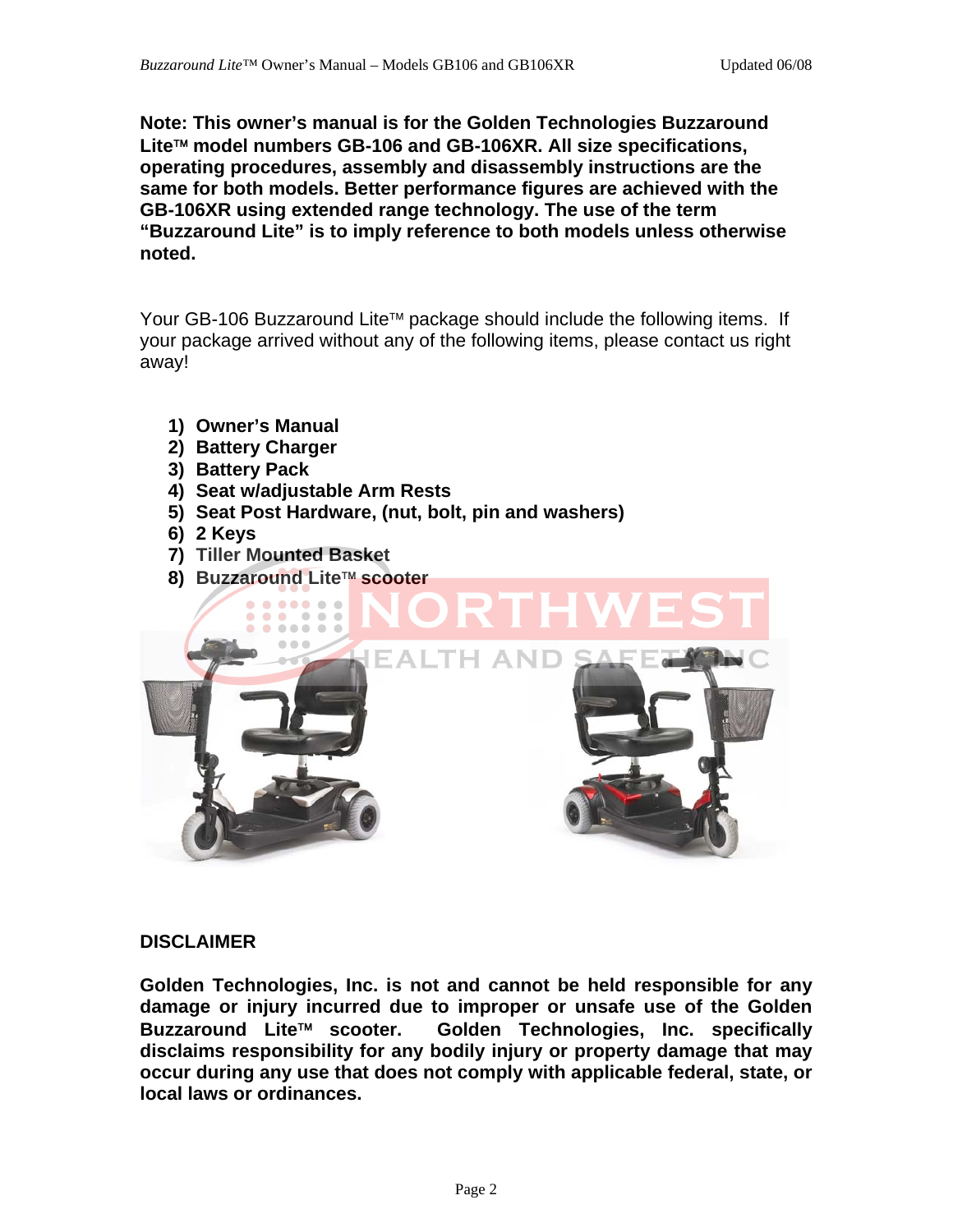# **CONTENTS \_\_\_\_\_\_\_\_\_\_\_\_\_\_\_\_\_\_\_\_\_\_\_\_\_\_\_\_\_\_\_\_\_\_\_\_\_\_\_\_**

|                                           | $4 - 5$   |
|-------------------------------------------|-----------|
|                                           | $6 - 8$   |
|                                           | 9         |
| Your Golden Technologies Buzzaround Lite™ | $10 - 11$ |
|                                           | $12 - 16$ |
|                                           | $17 - 20$ |
|                                           | 21        |
|                                           | $22 - 26$ |
|                                           | 27        |
|                                           | $28 - 30$ |
|                                           | $31 - 34$ |
| Transporting your Buzzaround Lite™        | 35        |
|                                           | 36        |
|                                           | 37        |
|                                           | 39        |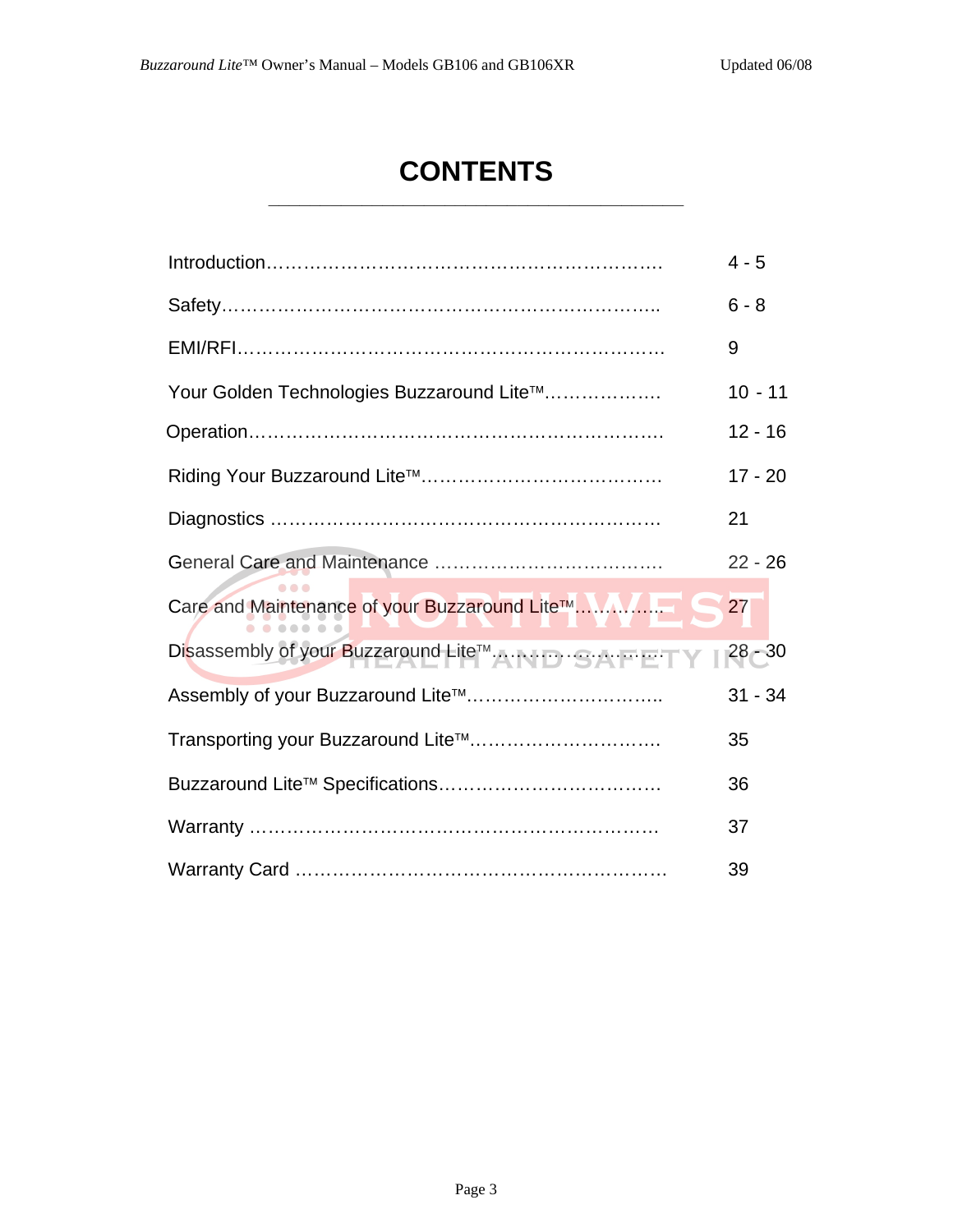# **INTRODUCTION**

Congratulations on the purchase of your new Golden Technologies Buzzaround Lite™ scooter! The Buzzaround Lite combines cutting edge technology with attractive designs that are also highly functional in today's world. We at Golden Technologies know that you have chosen a scooter that will give you years of dependable operation and will also enhance the quality of your life by providing you with the mobility to experience a more active daily lifestyle.

Please read, understand and follow all of the instructions and suggestions in this manual before you operate your Buzzaround Lite for the first time. The safe use of your new scooter is very important and starts with you. Your new Buzzaround Lite is user-friendly and designed for maximum maneuverability in even the tightest spaces.

If you feel uncomfortable with your new scooter or do not understand the instructions presented in this owner's manual, or if, for any reason, you do not feel capable of performing the activities necessary to assemble, disassemble, operate, or maintain your Buzzaround Lite, please contact the home health care dealer you purchased this scooter from or contact Golden Technologies technical support services at **800-624-6374**.

Golden Technologies, Inc. cannot be held responsible for personal injury or property damage resulting from the unsafe or the improper use of any of our broad range of health and personal mobility products.

Please fill out and mail the enclosed warranty registration card. We at Golden Technologies, Inc. would appreciate hearing about your experience with your new Buzzaround Lite scooter!

Please mail your warranty card to:

**Golden Technologies, Inc. Warranty Registration Office 401 Bridge Street Old Forge, PA 18518** 

**Phone: 570-451-7477 Fax: 570-451-7494** 

### **Stop by our website 24 hours a day!!!**

#### **www.goldentech.com**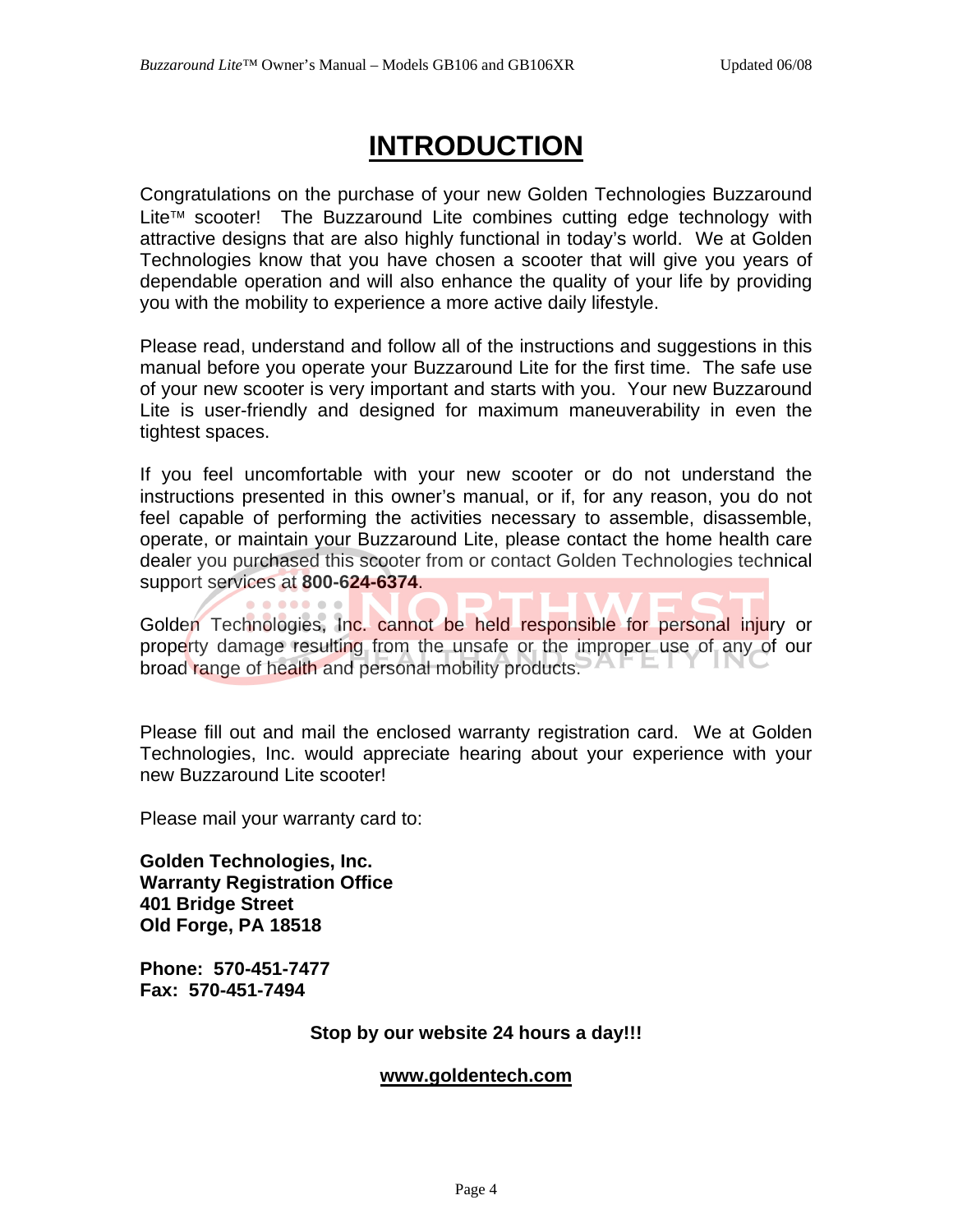## **INTRODUCTION**

Your Golden Technologies Buzzaround Lite™ is a battery-operated personal mobility vehicle. Please exercise caution and consideration when you are operating it. Driving your Buzzaround Lite carefully and thoughtfully will help ensure your personal safety and the safety of other people.

**Note**: Before learning to operate your Buzzaround Lite, have your Golden Technologies, Inc. representative determine if it is advisable for you to practice getting on and off your Buzzaround Lite and operating it in the presence of an attendant.

#### **BEFORE GETTING ON YOUR BUZZAROUND LITE**

**READ COMPLETELY AND UNDERSTAND THIS OWNER'S MANUAL BEFORE ASSEMBLING, OPERATING, TRANSPORTING, OR DISASSEMBLING YOUR GOLDEN TECHNOLOGIES BUZZAROUND LITE**.

- Check to be certain that the key is removed. See operation section in this manual. This will eliminate the possibility of accidentally activating the thumb lever controls and causing injury to you or to others.
- Check to be certain that your scooter brake handle is in the engaged position. See the "disassembly" section in this manual.
- Flip up the armrests.  $\bullet$   $\bullet$   $\bullet$
- **WARNING: WHEN GETTING ON OR OFF YOUR BUZZAROUND LITE, DO NOT PUT MOST OR ALL OF YOUR WEIGHT ON THE EDGE OF THE DECK. DOING SO MAY**  CAUSE THE SCOOTER TO TIP. ALTH AND SAFETY INC

### **GETTING ON YOUR BUZZAROUND LITE**

- Make certain that the key is removed!
- Position the seat for safe and easy mounting. See: "Operation" section.
- Carefully place one foot on the approximate center of the deck and seat yourself comfortably and securely on the seat.
- Fasten the lap belt, if your scooter is so equipped.
- Flip down the armrests.

#### **GETTING OFF YOUR BUZZAROUND LITE**

- Make certain that the power is turned off and key is removed!
- Flip up the armrest.
- Unfasten the lap belt, if your scooter is so equipped.
- Carefully place one foot on the ground, transfer your weight to that leg, and slowly come to a standing position.
- Step away from the scooter.

### **MAXIMUM WEIGHT**

Your Buzzaround Lite has been rated to a maximum payload (includes operator and any other carry on baggage) of 250 pounds. Exceeding the maximum weight rating will void the warranty.

#### $\wedge$ **WARNING: EXCEEDING THE MAXIMUM WEIGHT RATING MAY ALSO RESULT IN INJURY TO YOU AND TO OTHERS.**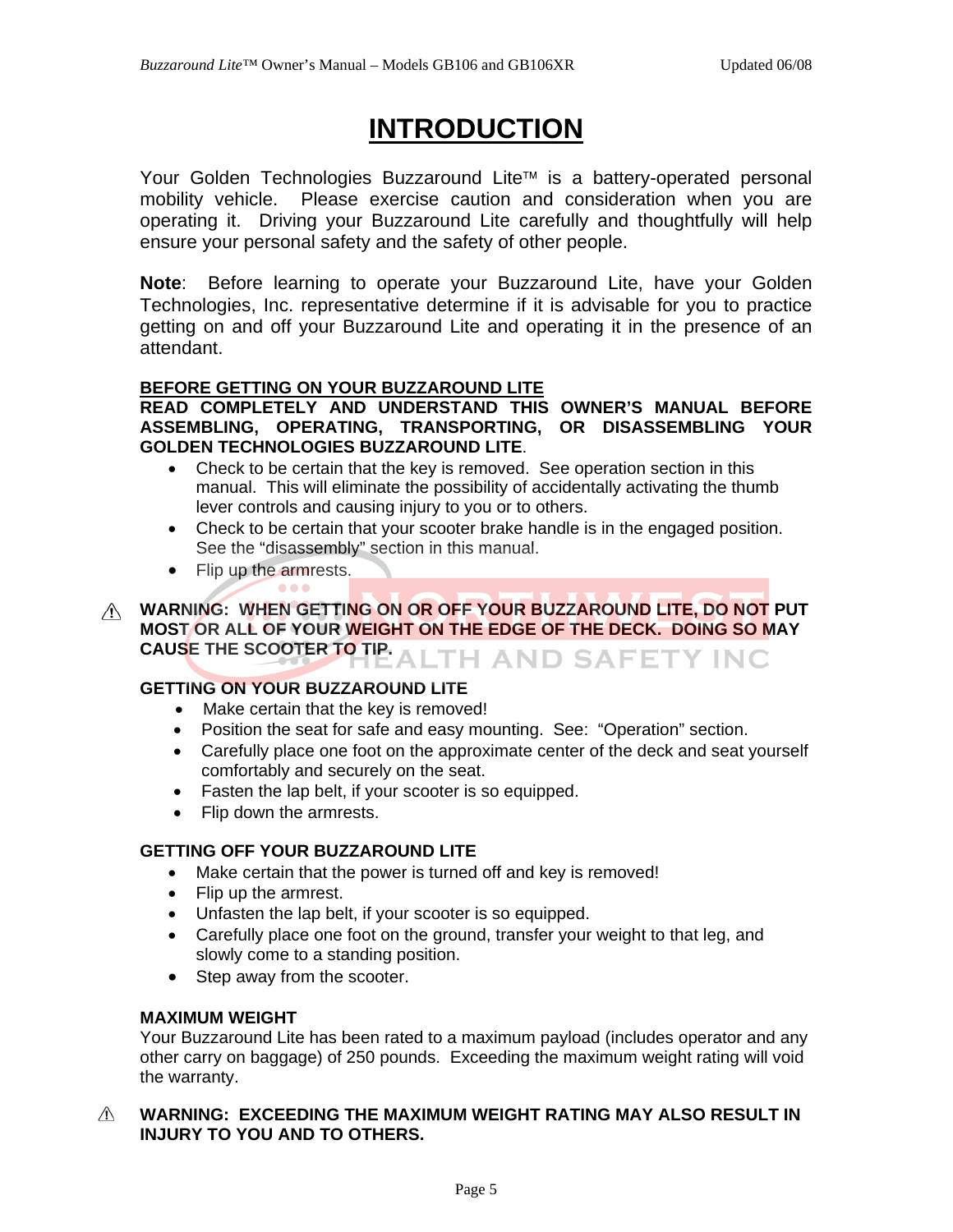# **SAFETY**

### **DRIVING YOUR BUZZAROUND LITE™ ON AN INCLINE**

- For maximum stability, lean forward on your seat while proceeding up ramps, slopes, curbs, or any low rise.
- Drive with caution when attempting to negotiate any incline, even handicap access ramps.
- **Always** climb or descend a gradient by driving straight up or straight down the face of the slope.
- **Do not** traverse or drive across the face of a gradient.
- **Do not** attempt to negotiate an incline that is covered with snow, ice, cut or wet grass, leaves, or any other potentially hazardous material.
- **Do not** back down an incline.
- Try to keep your Buzzaround Lite moving when climbing an incline. If you do come to a stop, restart and accelerate slowly and carefully.
- **Do not** try to descend or climb a slope whose gradient is greater than recommended. See "Specifications" section.



**WARNING: IF, WHILE YOU ARE DRIVING DOWN A SLOPE, YOUR SCOOTER STARTS TO MOVE FASTER THAN YOU FEEL IS SAFE, RELEASE THE THUMB LEVER AND ALLOW YOUR BUZZAROUND LITE TO COME TO A STOP. WHEN YOU FEEL THAT YOU AGAIN HAVE CONTROL OF YOUR SCOOTER, PUSH THE THUMB LEVER FORWARD AND CONTINUE SAFELY DOWN THE REMAINDER OF THE SLOPE.** 

### **DRIVING DOWN AN INCLINE**

• **Always** drive forward down any ramp, low rise, or incline.

**Never drive your scooter in reverse down any incline, ramp, curb, or low rise. Backing down any slope may create a very hazardous situation.**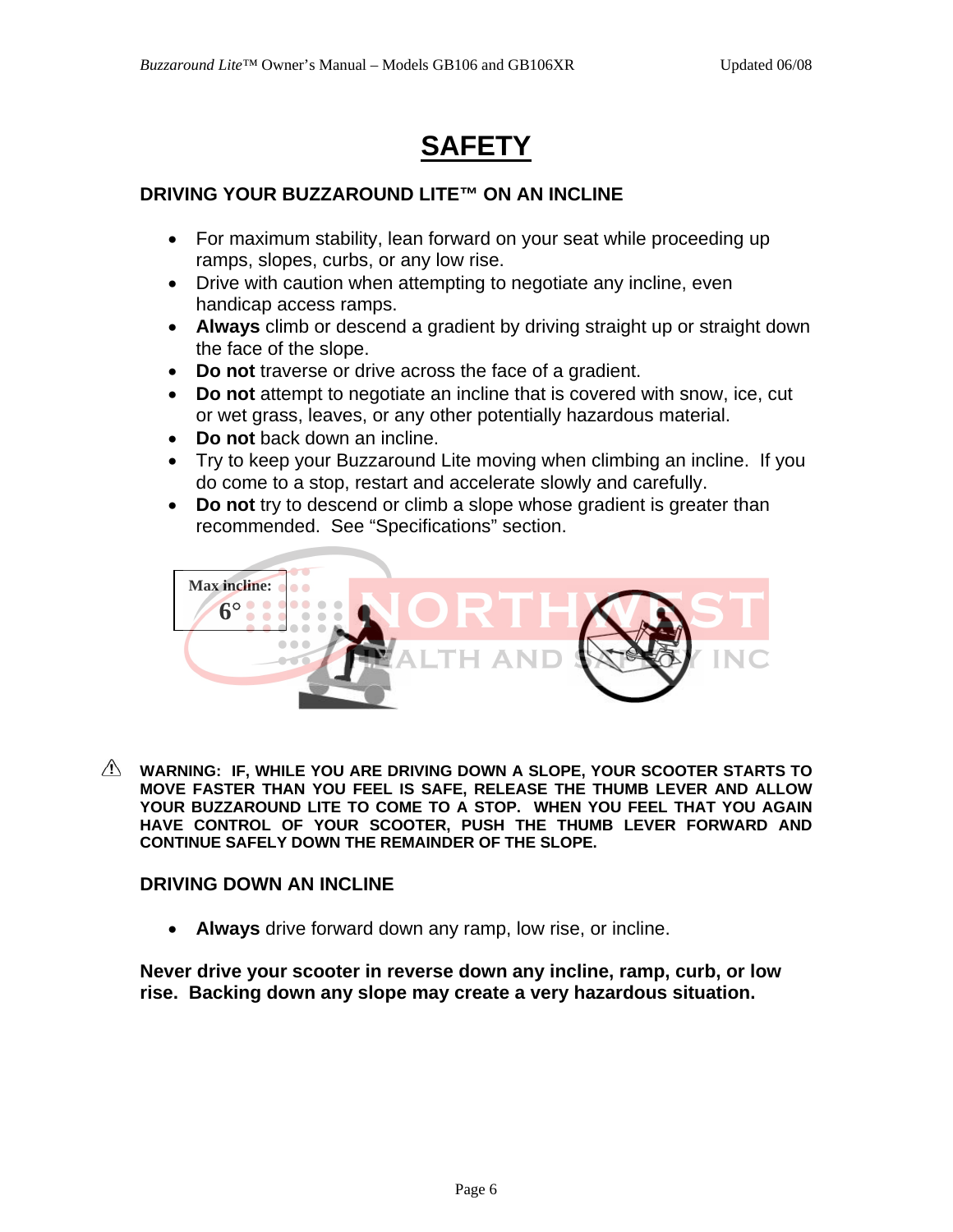# **SAFETY**

### **RULES FOR USE AND OTHER SAFETY CONSIDERATIONS**

#### **MEDICATION**

Always check with your physician to determine if any of the medications you are taking may affect your judgment and / or your ability to operate your Buzzaround Lite™. Also check with your physician concerning your physical ability to operate a scooter.

#### **WARNING: DO NOT CONNECT OR ALLOW ANYONE EXCEPT AN AUTHORIZED GOLDEN TECHNOLOGIES REPRESENTATIVE TO CONNECT ANY ELECTRICAL OR MECHANICAL DEVICE TO YOUR BUZZAROUND LITE. UNAUTHORIZED ACCESSORIES WILL VOID THE WARRANTY AND MAY CAUSE INJURY.**

**Note**: Please remember that while on your Buzzaround Lite, you are a motorized pedestrian. You must observe and obey all pedestrian rules and regulations for the locale in which you are riding.

Please use your Buzzaround Lite scooter often and allow it to expand the horizons of your daily life. But as with all things, especially motor operated vehicles, observing a few rules and safety considerations will help ensure safe scooter operation. So please follow the rules below.

- **Do not** turn your scooter while on an incline or decline.  $FETY INC$
- **Always** keep all your body parts within the confines of the scooter.
- **Do not** hose down your scooter.
- **Always** remain properly seated when operating your scooter.
- **Do not** place your scooter in freewheel mode when on an incline or decline.
- **Never** sit on your scooter when it is in freewheel mode.
- Always reduce the speed of your scooter when making turns.
- **Do not** operate or store your scooter where it will be exposed to rain, snow, mist, and below freezing temperatures.
- **Do not** operate your scooter on slippery, icy or salted surfaces.
- **Never** charge a frozen battery.
- **Do not** modify your scooter in any way that is not authorized by Golden Technologies.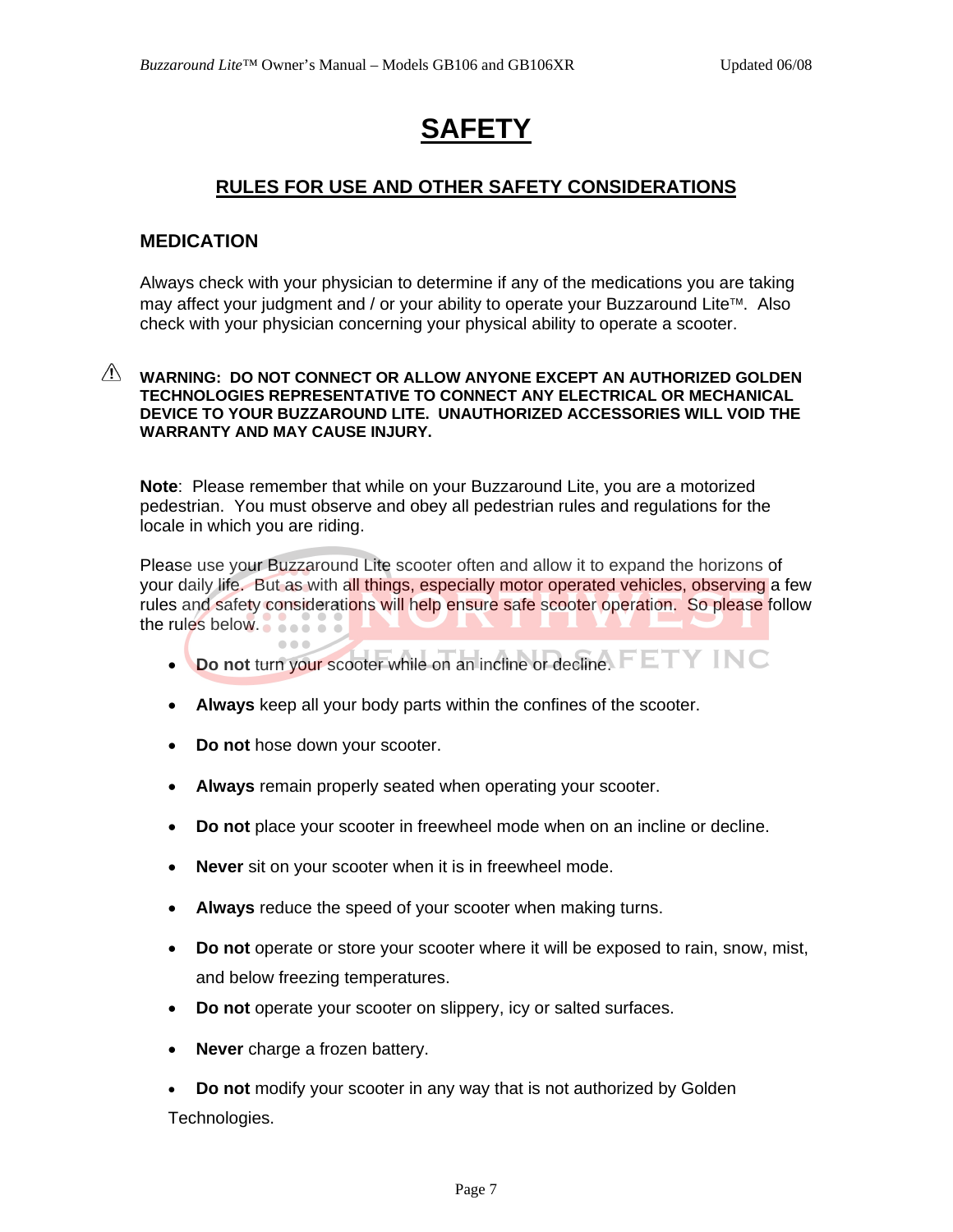# **SAFETY**

#### **RULES FOR USE AND OTHER SAFETY CONSIDERATIONS FOR YOUR BUZZAROUND LITE™**

- Read completely and understand this owner's manual before assembling, operating, transporting, or disassembling your scooter.
- **Always** operate your Golden Technologies Buzzaround Lite with thought, care and safety.
- **Do not** attempt to use your scooter on an escalator. Always use an elevator.
- **Do not** carry passengers under any circumstances.
- **Do not** mount or dismount your scooter unless the brake is engaged.
- **Make certain** that the key is removed before mounting or dismounting your scooter.
- **Do not** back your scooter down an incline or across an uneven surface.
- **Make certain** that the seat is locked in the forward position before operating your scooter.
- **Always** come to a full stop before changing direction from forward to reverse or from reverse to forward.
- **Do not** operate your scooter where you could not safely or legally walk.
- **Do not** climb ramps or curbs that exceed your scooter's capacity.
- **Always** approach curbs and inclines straight on.
- Be aware of and careful near mechanical pinch points (for example, when mating the rear carriage to the front frame, especially when assembling and disassembling your scooter. See Assembly/Disassembly section.
- **Never** sit on your Buzzaround Lite when it is being transported.
- **Do not** operate your vehicle if it is not functioning properly.ETY INC
- Use caution when driving on soft or uneven surfaces such as grass and gravel.
- Also use caution on decks where there is no railing.
- **Never** drive on the roadway, except when you must cross the street.
- **Never** back up or down a step or curb.
- **Never** operate your Buzzaround Lite while you are under the influence of alcohol.

**WARNING: TURNING TOO SHARPLY AROUND A CORNER CAN CAUSE THE SCOOTER TO TIP. AVOID THIS DANGER AT ALL TIMES BY STEERING A WIDE ARC AROUND CORNERS AND OBSTACLES. ALSO, TO AVOID THE RISK OF TIPPING, REDUCE SPEED BEFORE NEGOTIATING ANY TURNS.** 

- $\triangle$ **FOR EMERGENCY STOPPING, REMOVE SCOOTER KEY – SCOOTER WILL STOP.**
- **NEVER OPERATE SCOOTER ON SNOW OR ICE.**   $\wedge$

**NEVER TRANSFER ONTO OR OFF OF THIS SCOOTER USING THE SEAT BACKREST FOR SUPPORT DURING TRANSFER. THE SEAT BACK MAY FOLD DOWN AND MAY CAUSE YOU TO LOSE YOUR BALANCE AND COULD RESULT IN PERSONAL INJURY. MAKE SURE THE SEAT SWIVEL IS LOCKED.** 

**DO NOT LEAN ON TILLER FOR SUPPORT DURING TRANSFERS. THE TILLER MIGHT UNINTENTIONALLY MOVE AND CAUSE YOU TO LOSE YOUR BALANCE WHICH COULD RESULT IN PERSONAL INJURY.**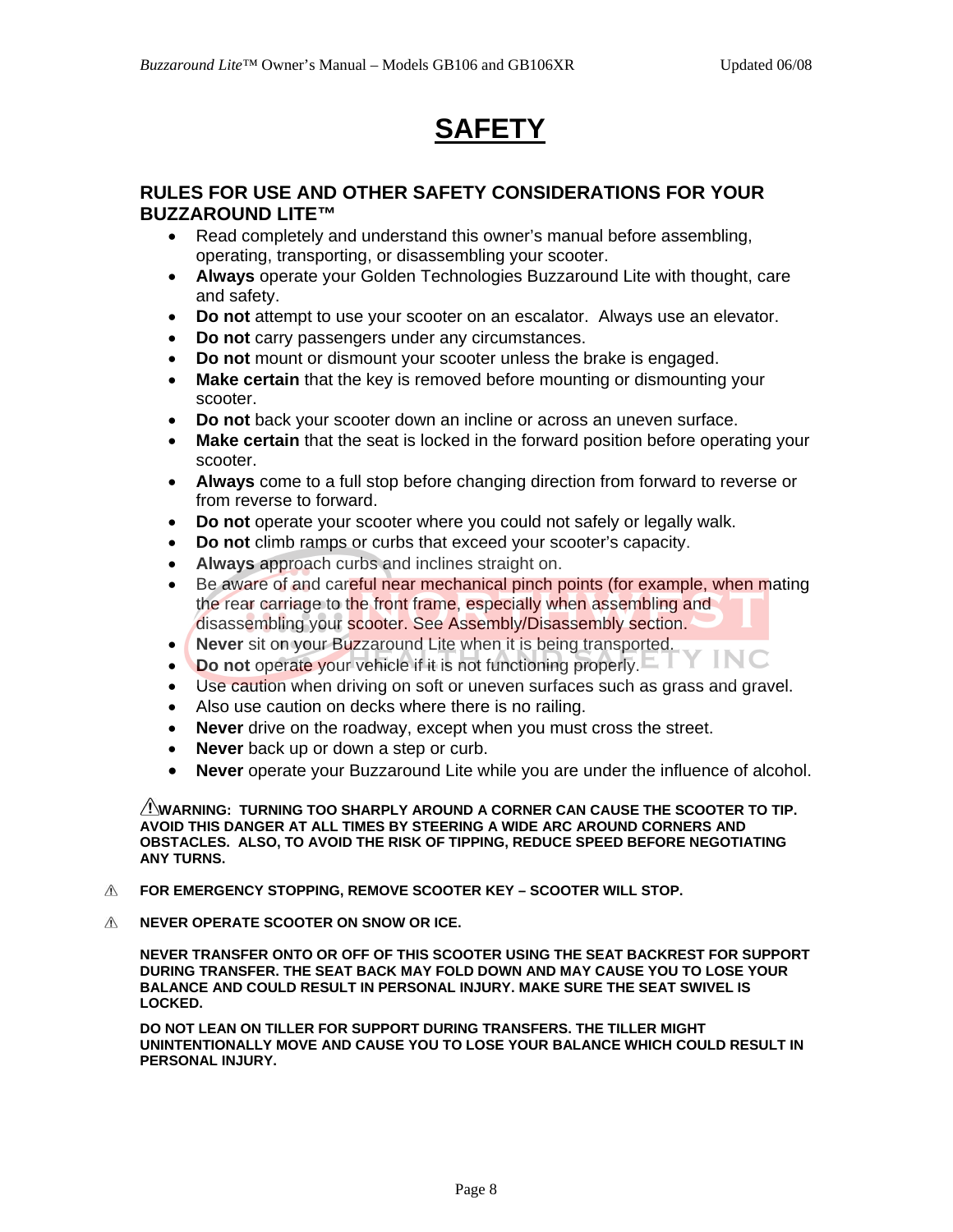## **EMI / RFI**

The rapid development of electronics, especially in the area of communications, has saturated our environment with electromagnetic (radio) waves that are emitted by television transmitters, cellular phones, citizen's band radios (CBs) amateur radios (HAM radios), wireless computers links, microwave transmitters, paging transmitters, etc. These electromagnetic (EM) waves are invisible and increase in strength the closer one gets to the source of transmission. When these energy waves act upon electrical devices and cause them to malfunction or to function in an erratic or uncontrolled manner, they are referred to as Electromagnetic Interference (EMI) or Radio Frequency Interference (RFI).

### **EMI / RFI AND YOUR BUZZAROUND LITE**™

All electrically powered vehicles, including scooters are susceptible to EMI / RFI. This interference could result in abnormal or unintended movement of your Golden Technologies Buzzaround Lite.

The FDA has determined that each make and model of scooter can resist EMI / RFI to a certain level. The higher the level of resistance, the greater the degree of protection from EMI / RFI – measured in volts per meter (V/M). The FDA has also determined that current technology is capable of providing 20 V/M of resistance to EMI/RFI, which would provide useful protection against common sources of interference. The resistance level of the Golden Technologies Buzzaround Lite is unknown.

# **EMI / RFI RECOMMENDATIONS**

- Do not turn on or use hand-held personal electronic communication devices such as cellular phones, walkie-talkies, or CB radios while your scooter is turned on.
- Be aware of any nearby transmitters (radio, television, microwave, etc.) on your intended route and avoid operation of your scooter close to any of those transmitters.
- Remove the key if your Buzzaround Lite is going to be in a stationary position for any length of time.
- Be aware that adding accessories or components or modifying your scooter may make it more susceptible to EMI / RFI.
- If unintended movement or brake release occurs, turn your scooter off and remove the key as soon as it is safe to do so.
- Report all incidents of unintended movement or brake failure to Golden Technologies.

#### **WARNING: TURN OFF YOUR SCOOTER AND REMOVE THE KEY AS SOON AS IT IS SAFE TO DO SO IF UNINTENDED OR UNCONTROLLABLE MOTION OCCURS OR IF UNINTENDED BRAKE RELEASE OCCURS.**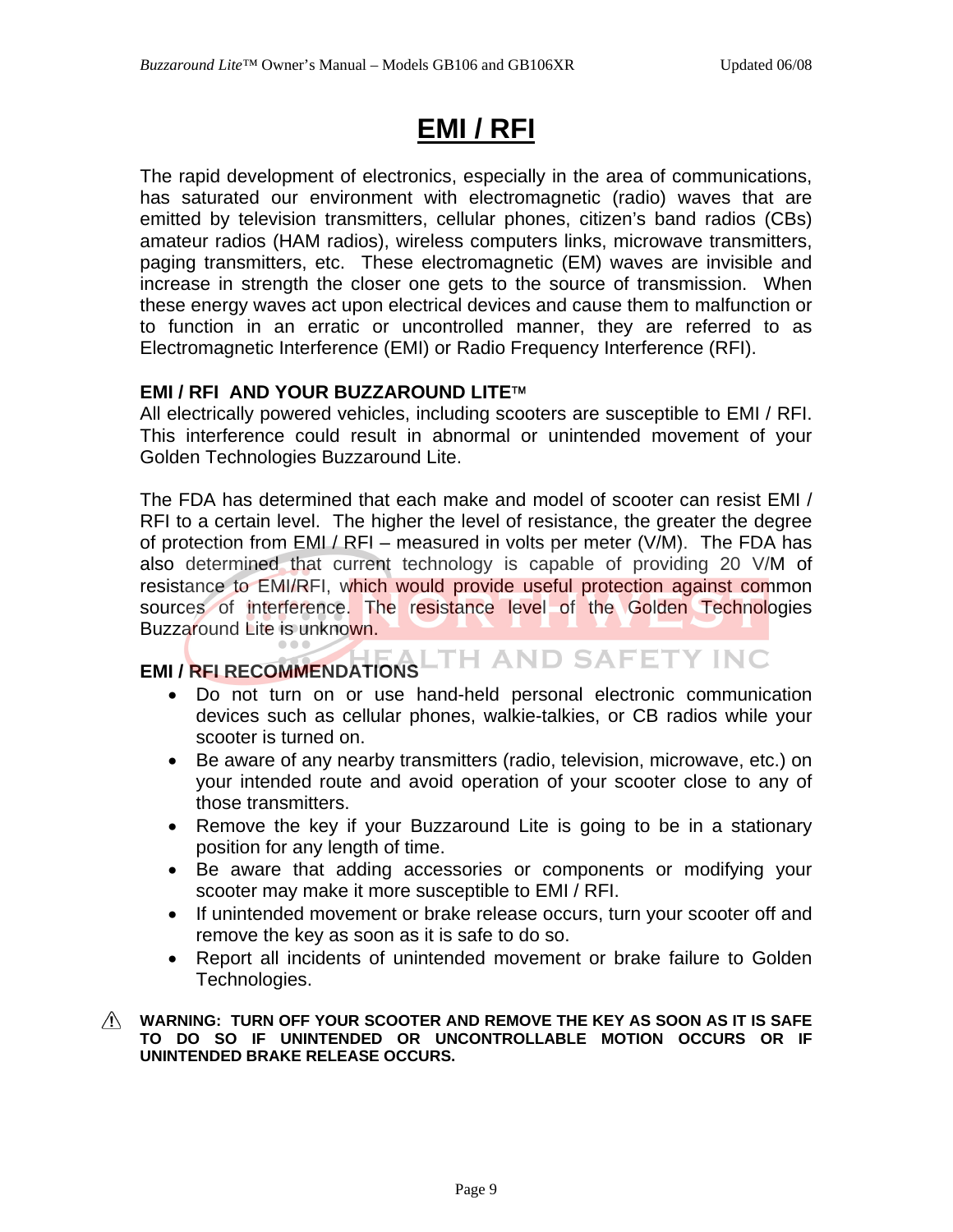# **Scooter Information**

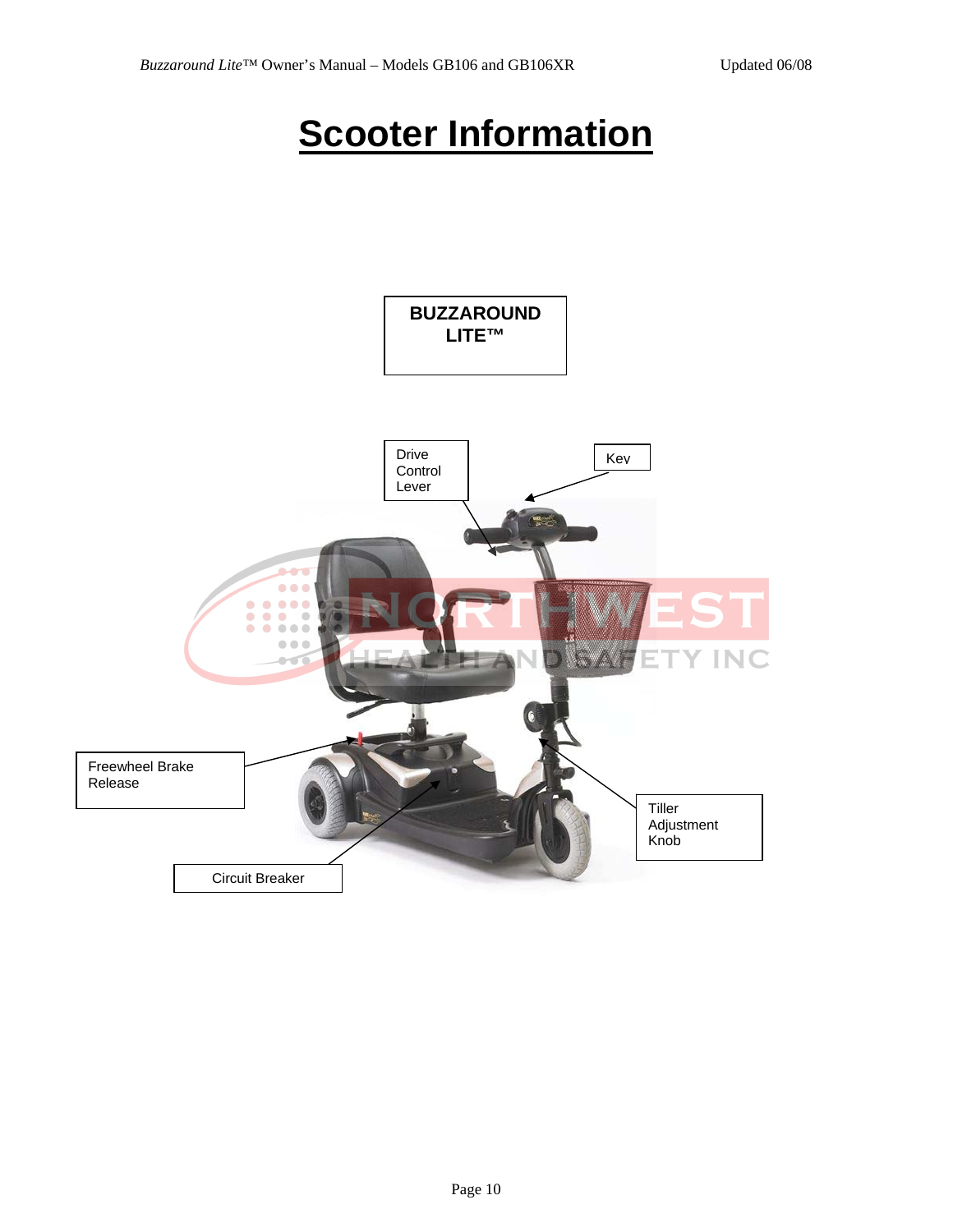### **FOR YOUR RECORDS**:

Please fill in your Buzzaround Lite™ information below. This information will be useful in the event that you ever need to contact Golden Technologies concerning your scooter.

| Model ________                                    | Serial Number ________________________                                                                    |
|---------------------------------------------------|-----------------------------------------------------------------------------------------------------------|
| Date of Purchase ____________________             | Body Color _____________                                                                                  |
|                                                   |                                                                                                           |
| Your Golden Technologies representative or dealer |                                                                                                           |
|                                                   |                                                                                                           |
|                                                   |                                                                                                           |
| $\bullet\bullet\bullet$<br>0.000000               | <b>LIWT</b><br><b>Please remember to fill in and return your<br/>Warranty registration card.</b> FETY INC |
|                                                   |                                                                                                           |

 $\hat{\mathcal{L}}$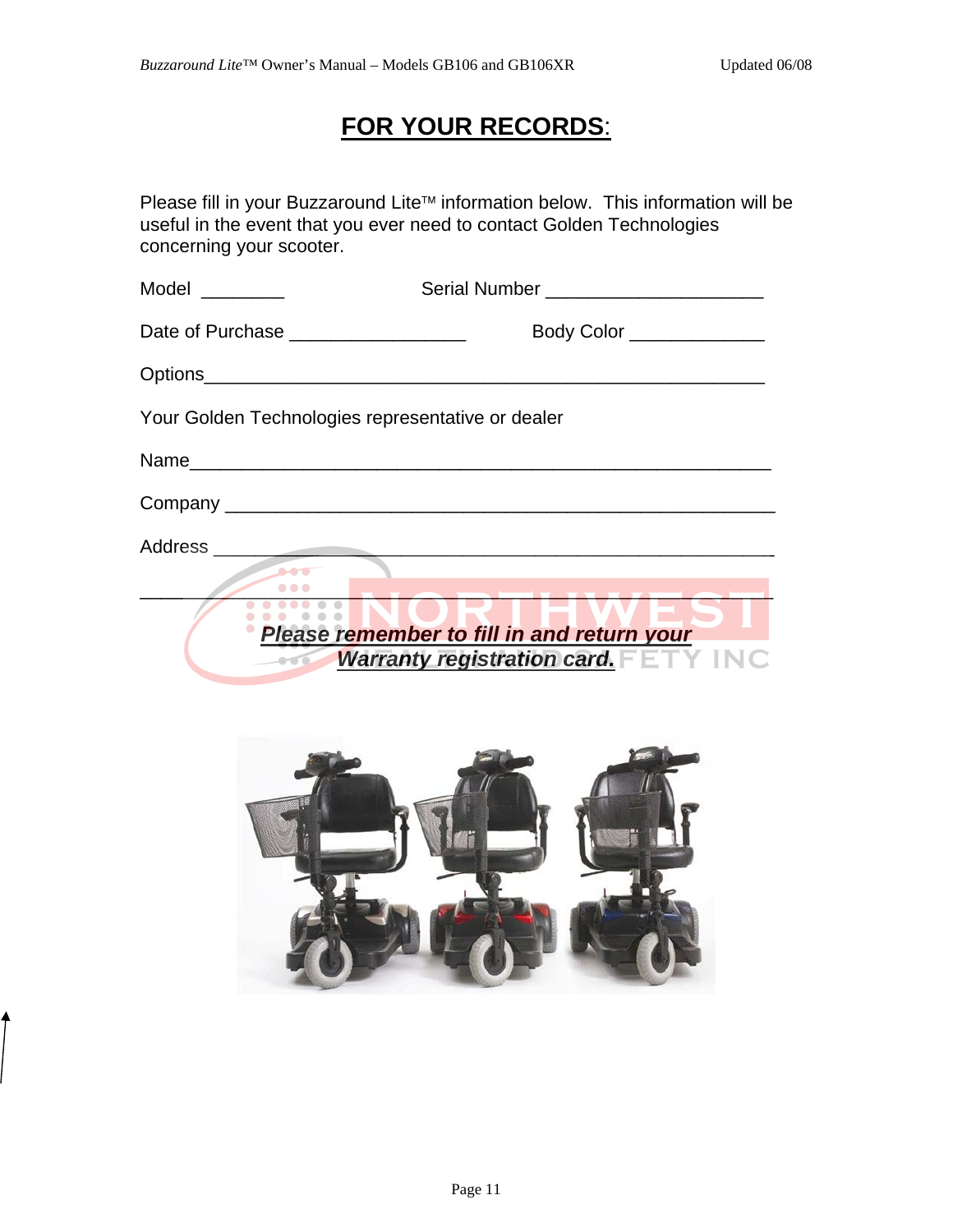### **GB-106 Buzzaround Lite**™ **Operation**





### Speed Adjustment Dial

The speed adjustment dial allows you to pre-select the maximum top speed of your Golden Technologies Buzzaround Lite™.

- Turn the dial completely counterclockwise to operate your scooter at the lowest speed.
- Turn the dial clockwise to operate your scooter at top speed.

We recommend that you select a speed setting at which you feel comfortable, safe, and in control of your scooter.

### **Key Switch**

This switch turns the power of your Buzzaround Lite on and off.

• Insert the key into the keyhole and push until fully inserted. Notice a green "LED" light illuminate. Once illuminated, your scooter is powered.

**Note:** Always make certain that the key is removed from the key switch before getting on or off your scooter.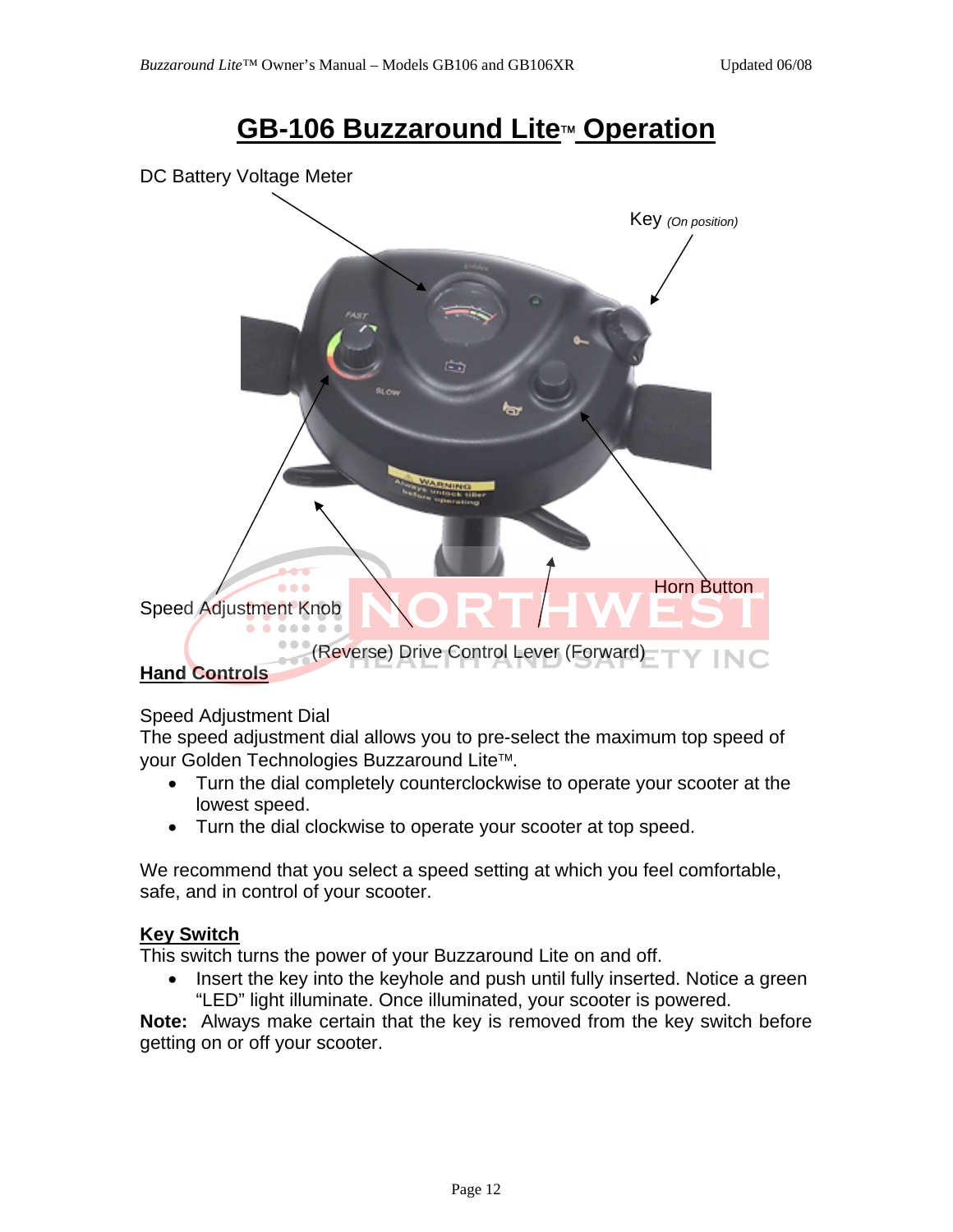# **OPERATION**

When the power to your Buzzaround Lite™ is turned on, an LED (Light Emitting Diode) will illuminate. This LED is used in diagnosing operational problems that may arise. See "Diagnostics" section on page 21.

### **Horn Button**

Press this button to sound the horn.

### Drive Control LEver

This self-centering drive control lever system controls your Buzzaround Lite speed (up to the maximum speed set by the speed adjustment dial) as well as the forward and reverse direction. This control system is also called the "Wigwag".

To drive forward:

- Place your hands on the handgrips.
- Use your thumbs to operate the drive control lever.
- User your right thumb to press lightly on the "F" (forward motion) lever to move your scooter forward.
- Increase the pressure applied by your thumb to increase your forward speed.
- To stop your Buzzaround Lite, release all pressure on the lever. The lever will automatically return to the center (neutral) position and your scooter will come to a gradual stop. TH AND SAFETY INC

**Note**: Always bring your Buzzaround Lite to a full stop before changing direction from forward to reverse, or from reverse to forward.

To drive in reverse:

- Place your hands on the handgrips.
- Use your thumbs to operate the control levers.
- Use your left thumb to press lightly on the "R" (reverse motion) lever to move your scooter in reverse.
- Increase the pressure applied by your thumb to increase your reverse speed.
- To stop your scooter, release all pressure on the lever. The lever will automatically return to the center (neutral) position and your scooter will come to a gradual stop.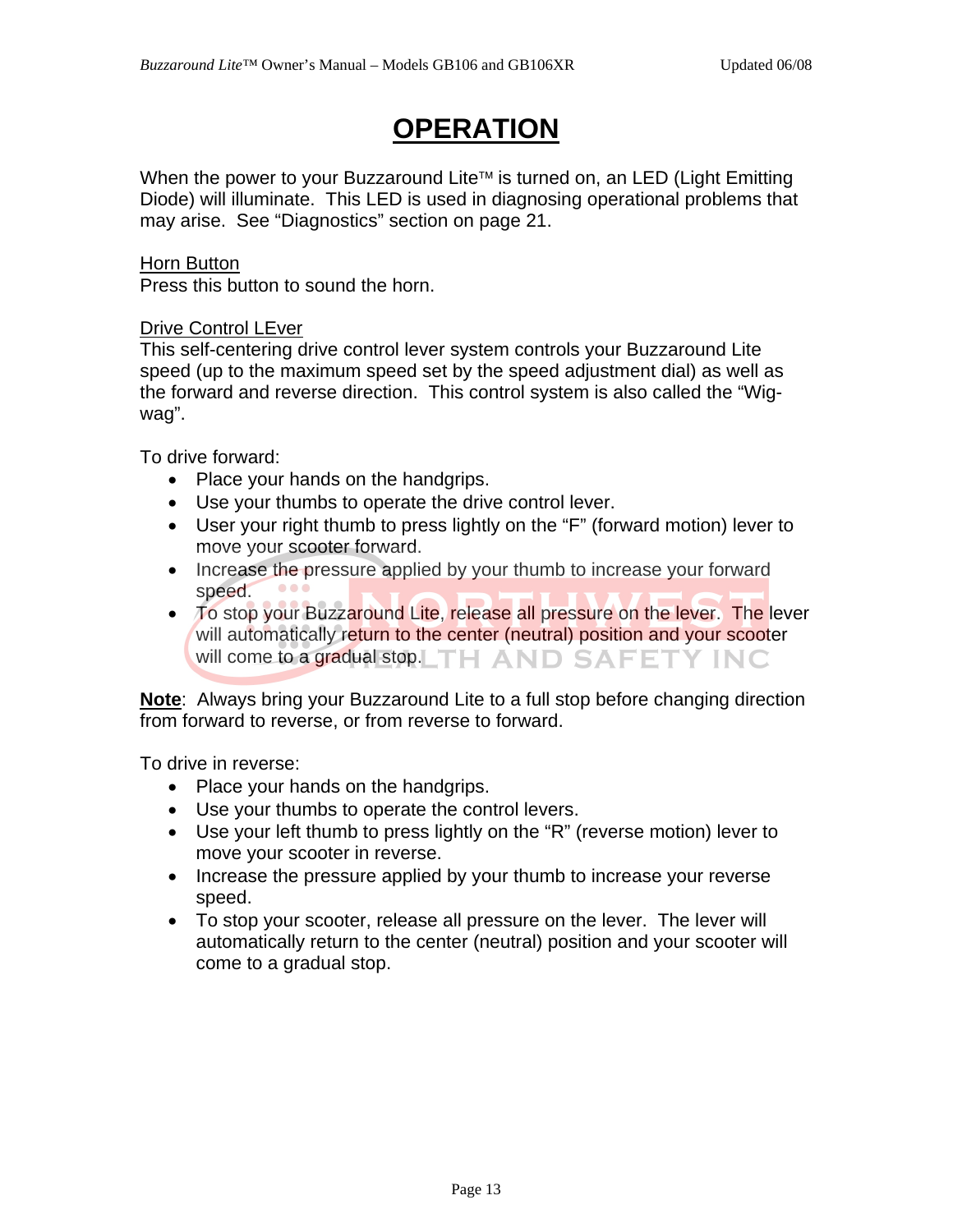# **OPERATION**

### **DC Battery Voltage Meter**

This meter shows the amount of voltage in your Buzzaround Lite™ batteries.

- Green indicates a full battery charge
- Yellow indicates caution and approximately one-half charge on the batteries.
- Red indicates that the batteries have less than one-half of a charge remaining. See "Care and Maintenance" section for instruction concerning charging the batteries.

**Note**: Your scooter will automatically turn itself off if the battery output falls to 18 VDC or lower.

### **Tiller Adjustment**

The tiller on your Buzzaround Lite scooter employs an adjustment knob to provide you with infinite tiller angle settings. To set the tiller to your liking, follow these directions:

- Use one hand to grasp a handgrip.
- Use your other hand to loosen the tiller adjustment knob.
- Position the tiller to a comfortable driving position.
- Tighten the tiller adjustment knob.

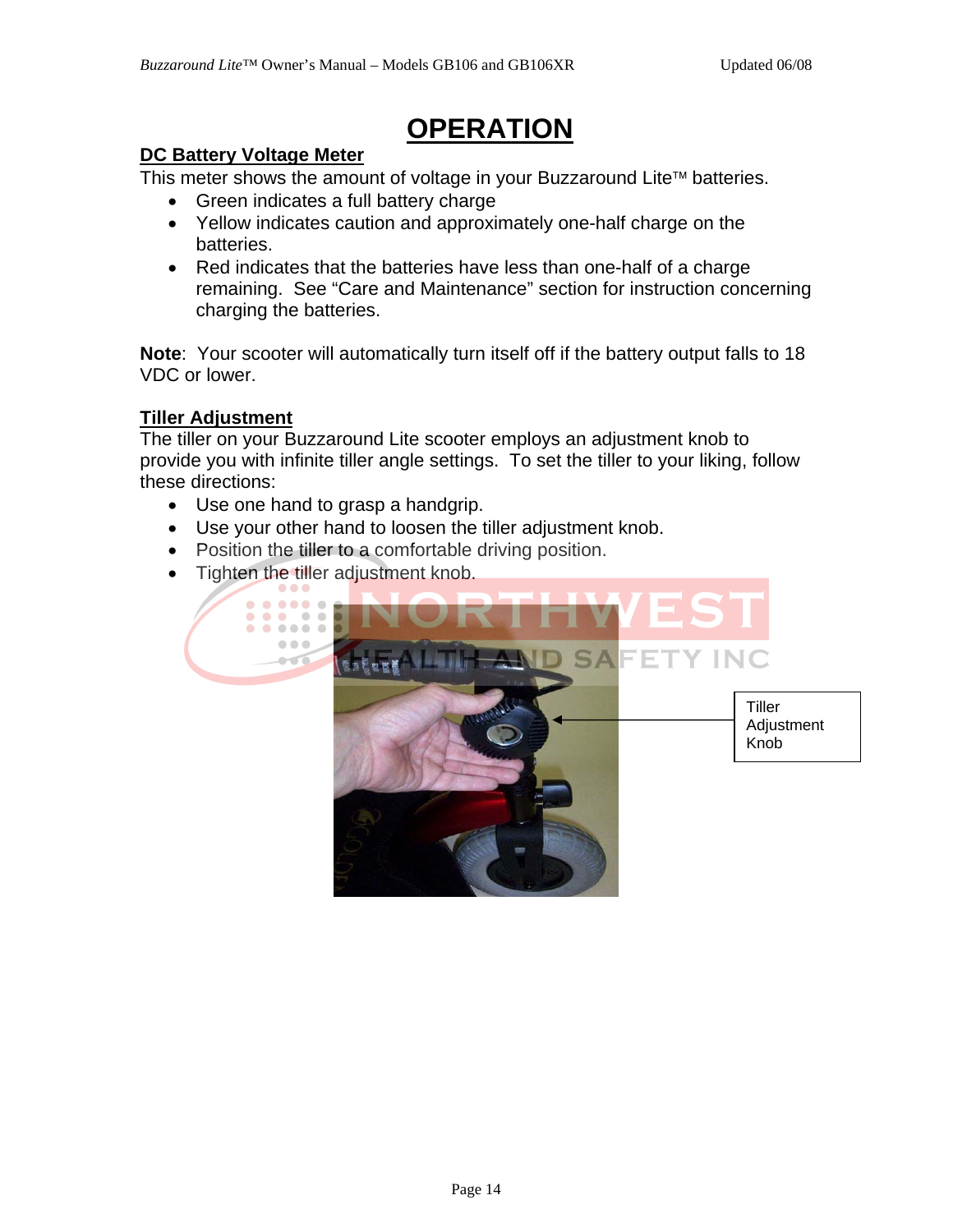## **OPERATION**

### **Armrest Width Adjustment**

To adjust the armrest width:

1. Loosen the adjustment knobs at the rear of the seat.



- 2. Slide the armrests in or out to the desired width.
- 3. Tighten the adjustment knobs.

Max arm width: 24"

. . . . . . .

 $\triangle$ **WARNING: BE SURE ADJUSTMENT KNOBS ARE SECURELY TIGHTENED AGAINST THE INSERTED ARM REST TUBE. DO NOT EXCEED MAXIMUM ARM WIDTH.**

# **Seat Height Adjustment | EALTH AND SAFETY INC**

To adjust the seat height:

- 1. Remove the seat by holding the Seat Rotation Lever up and lifting the seat straight up.
- 2. Set the seat aside.
- 3. Remove ball detent pin or the bolt, nut, and washers that hold the seat post in the seat pedestal.



- 4. Position the seat post at the desired height while aligning the holes in the seat post and the seat pedestal.
- 5. Reinstall the ball detent pin or nut, bolt, and washers and tighten securely.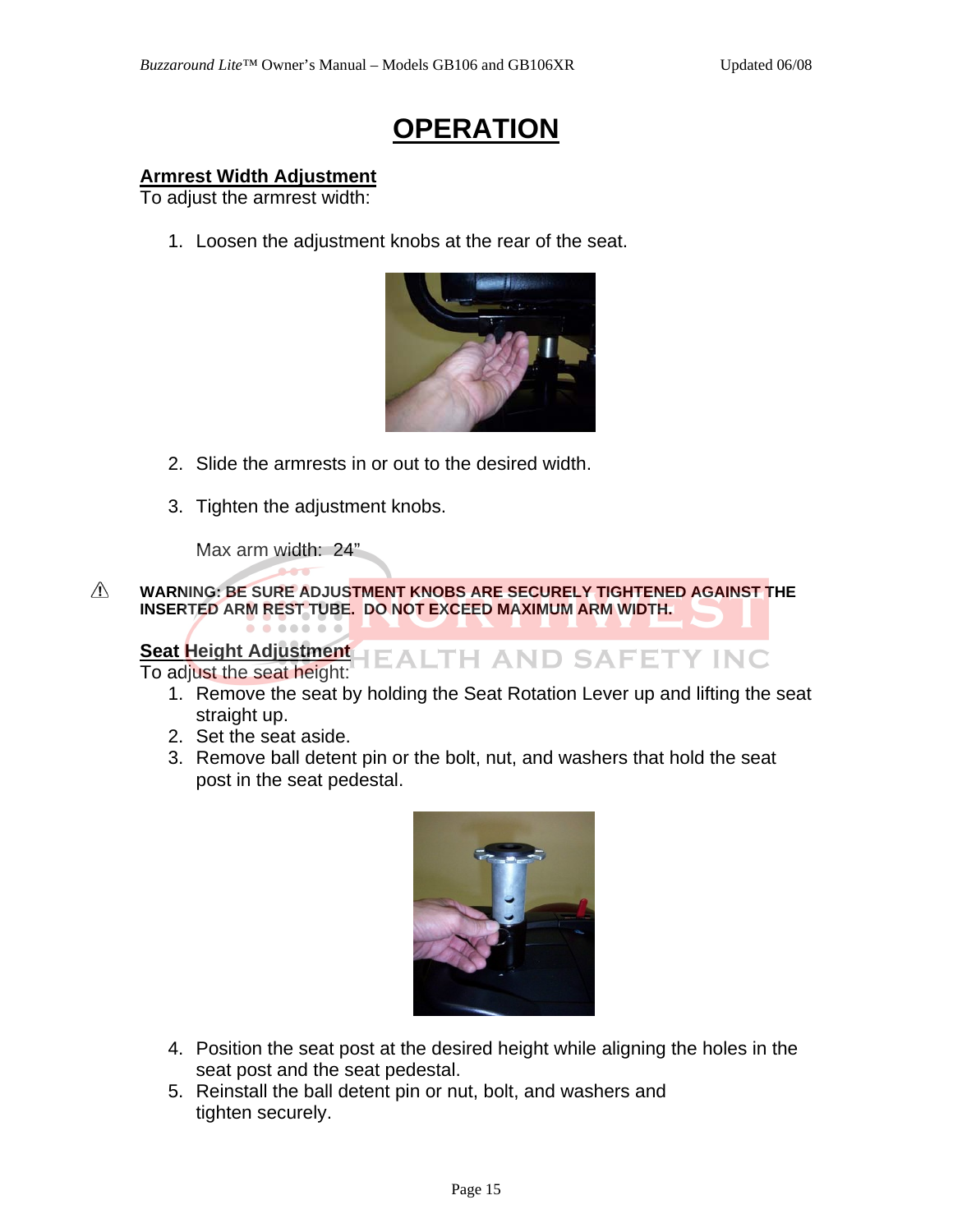## **OPERATION cont.**

#### $\triangle$ **WARNING: THIS SCOOTER WILL TIP EASIER WHEN THE SEAT IS IN ITS HIGHEST POSITION.**

### **Seat Rotation Lever**

The seat can be rotated through  $360^\circ$  and locked at any  $45^\circ$  position.

1. Pull up on the Seat Rotation Lever and rotate the seat to the desired position.



- 2. Release the handle to lock the seat at any 45° position.
- $\triangle$ **WARNING: DO NOT ATTEMPT TO DRIVE YOUR BUZZAROUND LITE IN ANY SEAT POSITION OTHER THAN FULLY FORWARD.** SAFET Y INC

#### **Flip-Up Armrests**

**Alberta** 

Pull up on the end of either armrest to flip it up for easy transfer on and off your scooter.



### **Seating**

The Golden Technologies Buzzaround Lite seat is available in black vinyl.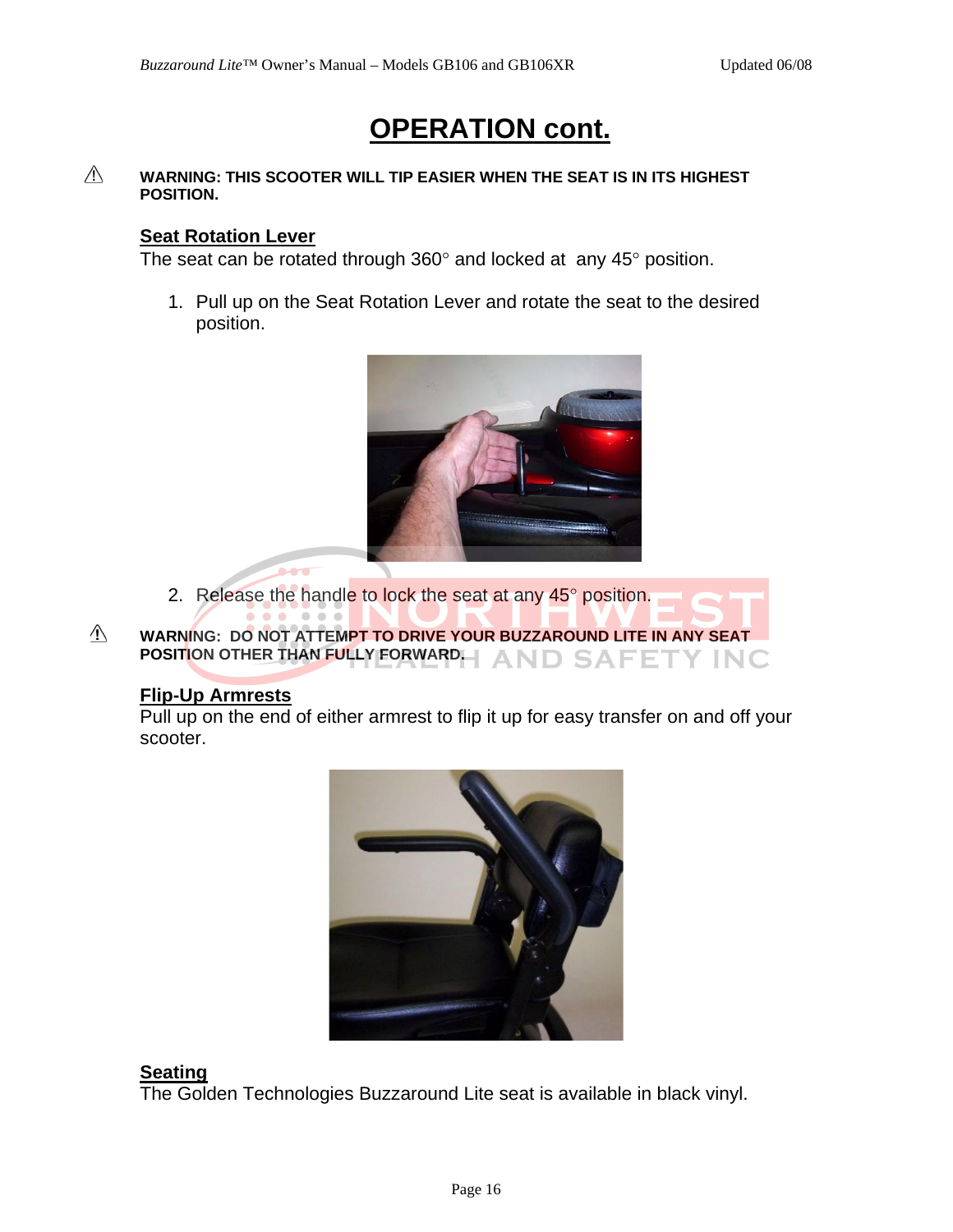# **RIDING YOUR BUZZAROUND LITE™**

#### **MOUNTING**

Note: For you first driving sessions, make certain that your Golden Technologies Buzzaround Lite™ starts out on a level surface and that you will continue driving on a level surface.

#### **To Get On Your Buzzaround Lite**

 $\bullet\bullet\bullet$ 

#### **WARNING: BE SURE YOUR SEAT IS LOCKED IN THE FORWARD POSITION BEFORE**   $\triangle$ **OPERATING.**

- Make certain that the seat is positioned for safe and easy mounting.
- Position yourself in the seat.
- Use the seat rotate lever to position the seat in the fully forward direction.
- Fasten your lap belt, if so equipped.

### **BASIC DRIVING**

- 1. Make certain that you are seated safely and properly on your Buzzaround Lite. . . . . . . .
- 2. Turn the speed control dial fully counterclockwise to its slowest setting.

#### $\wedge$ **RISK OF ACCIDENTS!**

- Never touch the freewheel/brake release lever while driving.
- Never switch the scooter to the freewheel mode when somebody is sitting on it.
- For proper operation, the freewheel/brake release lever should always be securely engaged.
- Do not disengage the motor when on an incline.

**NOTE**: Reverse movement of the scooter may not occur when the speed control dial is set fully counterclockwise at its slowest setting, especially when the batteries are not fully charged.

- 3. Insert the key into the keyhole.
- 4. Push the key all the way into the key receptacle to power the scooter.
- 5. Place your hands on the handgrips.
	- If you wish to drive forward, position your right thumb on the drive control lever marked "F" and push forward.
	- If you wish to drive in reverse, position your left thumb on the drive control lever marked "R" and push forward.
- 6. Press against the thumb lever to gently accelerate your Buzzaround Lite™.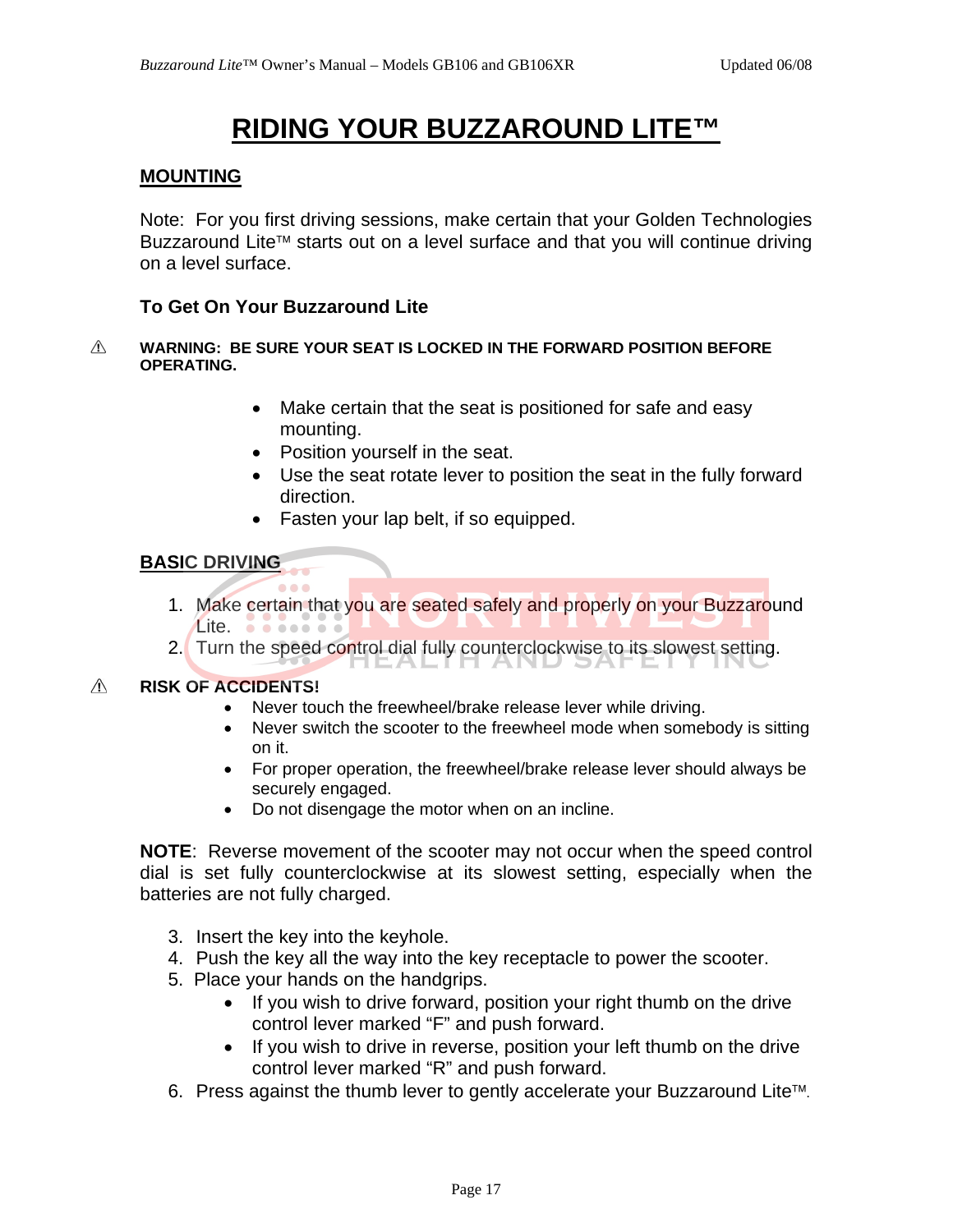## **RIDING YOUR BUZZAROUND LITE**™ **cont.**

7. Release the lever to allow your Buzzaround Lite to come gently to a full stop.

8. Practice these two basic functions until you feel that you have control of your scooter.

#### $\wedge$ **EMERGENCY BRAKING: LET GO OF THE DRIVE LEVER!**

The drive lever automatically returns to the central position if you let go. The scooter automatically brakes using the electric regenerative brake.

### **Steering**

Steering your Golden Technologies Buzzaround Lite is easy and logical.

- 1. With both hands on the handgrips of the tiller, turn the tiller to the right to travel to the right.
- 2. With both hands on the handgrips of the tiller, turn the tiller to the left to travel to the left.
- 3. Make certain to maintain sufficient clearance when turning your scooter so that the rear wheels will clear any obstacle.

**IEALTH AND SAFETY INC** 

**WARNING: TURNING TOO SHARPLY AROUND A CORNER CAN CAUSE THE SCOOTER TO TIP. AVOID THIS DANGER AT ALL TIMES BY STEERING A WIDE ARC AROUND CORNERS AND OBSTACLES. ALSO, TO AVOID THE RISK OF TIPPING, REDUCE SPEED BEFORE NEGOTIATING ANY TURNS.** 

### **Steering in a tight spot**

If you must steer in a tight spot, such as entering a doorway or when turning around:

- 1. Bring your Buzzaround Lite to a full stop.
- 2. Turn the speed control dial to the slowest setting (Fully counter clockwise)
- 3. Turn the tiller to the direction in which you wish to drive.
- 4. Press gently on the appropriate thumb lever and slowly turn your Buzzaround Lite.

For more information on dealing with obstacles and tight spots, see "Control through tight spots" on the next page.

### **Steering in Reverse**

Backing up your Buzzaround Lite requires attention to what you are doing

- 1. Use your left thumb to press against the drive control lever marked "R".
- 2. Turn the tiller to the left to drive in reverse to the left.
- 3. Turn the tiller to the right to drive in reverse to the right.

**Note**: Your Buzzaround Lite speed in reverse is fifty percent of the maximum speed set on the speed control dial.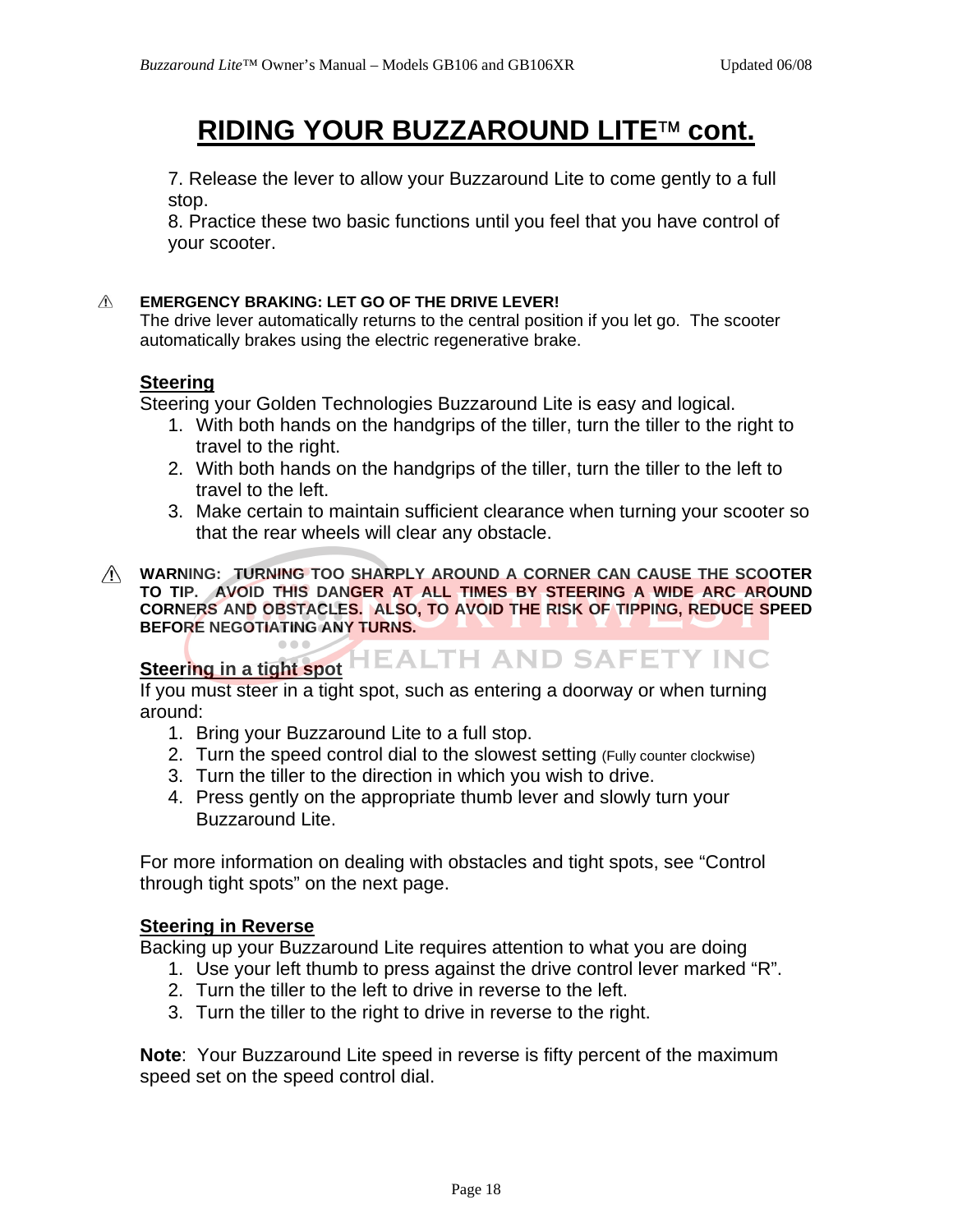# **RIDING YOUR BUZZAROUND LITE**™ **cont.**

### **Control through tight spots**

As you use your Buzzaround Lite™ to increase your mobility, you will undoubtedly encounter some obstacles that will require practice to negotiate smoothly and safely. Below are some common obstacles that you may meet during the daily use of your scooter. Listed with those obstacles are some driving tips that should help you conquer those obstacles. Learn and follow those tips, and with surprising ease you will soon be in control of your scooter as you maneuver it through doors, up and down ramps, up and over curbs, through grass and gravel, and up and down inclines.

#### **Doors**

- Approach any unfamiliar door slowly.
- Notice if the door has a knob or a push bar.
- Determine if the door opens towards you or away from you.
- Do not try to use your own strength to open the door. Learn to use the power of your scooter to do the majority of the work for you.

#### **If the door opens away from you**:

- 1. Use one hand to turn the doorknob or to operate the push bar.
- 2. Use your other hand to steer the scooter and to gently press on the thumb lever that will move your scooter slowly forward.
- 3. Use your arm to push the door gently open. SAFETY INC
- 4. Drive through the doorway.
- 5. If it is a self-closing door, it will close behind you.
- 6. If it is not a self-closing door, stop your scooter when it is clear of the door and use your hand to push the door closed.

#### **If the door opens towards you:**

- 1. Use one hand to turn the doorknob or to pull the handle.
- 2. Keep your grip on the knob or on the handle.
- 3. Use your other hand to steer your scooter and to gently press the thumb lever that will move your scooter slowly in reverse.
- 4. Allow the power of your Buzzaround Lite to pull the door completely open.
- 5. When the door is completely open, stop your scooter.
- 6. Drive through the doorway while keeping your hand on the door to prevent it from hitting or blocking your scooter.
- 7. If it is a self-closing door, it will close behind you.
- 8. If it is not a self-closing door, pull it closed behind you.

#### **Ramps**

Because of the American Disabilities Act (ADA), many buildings are fitted with ramps that provide access for scooters and for other mobility vehicles.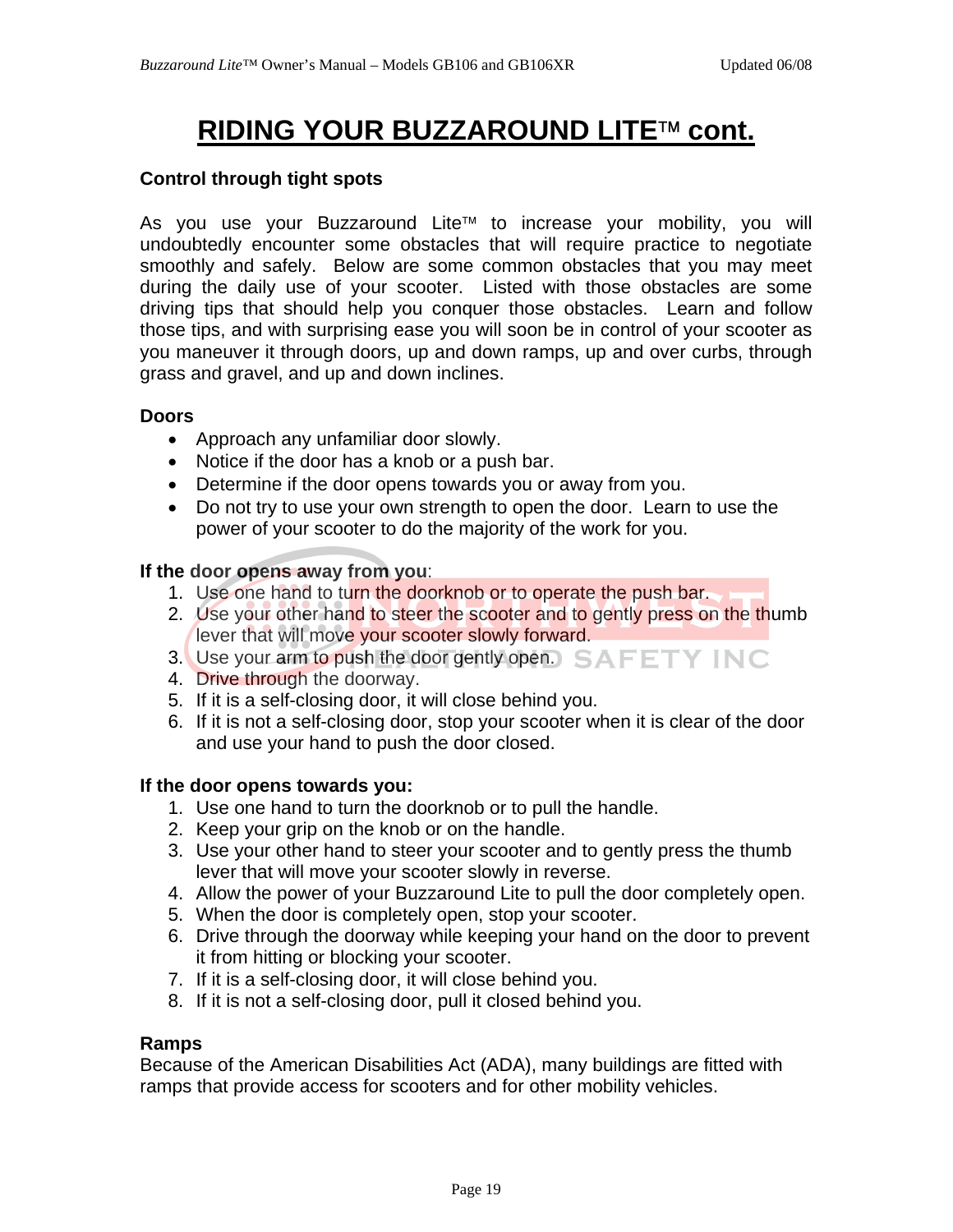## **RIDING YOUR BUZZAROUND LITE**™ **cont.**

#### **When proceeding up any ramp, curb, or incline**:

• Lean forward in your seat to move your center of gravity forward for maximum stability and safety.

#### $\triangle$ **RISK OF ACCIDENTS!**

Negotiating curbs requires practice. Please observe the maximum obstacle heights of 2 inches. Please start practicing curb climbing with small curbs.

### **If the ramp has a switchback, good cornering ability is required**.

- Maneuver your scooter so that the front wheels take wide swings around the corners of the ramp.
- Doing this will allow your scooter's back wheels to follow a wide arc around the corner, staying clear of obstacles.

#### **If you must stop your scooter while driving up a ramp:**

- Starting up again simply requires that you apply gentle and steady forward power (pressure to the right-hand thumb lever).
- Accelerate gently after stopping on any incline.

### **Driving down a ramp:**

- Keep your Buzzaround Lite™ speed control dial set fully counterclockwise at the slowest speed setting. TH AND SAFE
- If you must come to a stop, release the thumb control lever slowly and smoothly.



 $\bullet\bullet\bullet$ 

**Max incline: 7.5**°



#### **Grass and Gravel**

Your Buzzaround Lite performs admirably on grass, gravel, and hills, but you must follow the operational parameters presented in this manual. Refer to the "Safety" section. If you are unsure about any situation, avoid it. Common sense is your best protection

- Feel free to use your Buzzaround Lite on lawns or in park areas.
- Avoid long or high grass, which may wrap around your scooter's axles.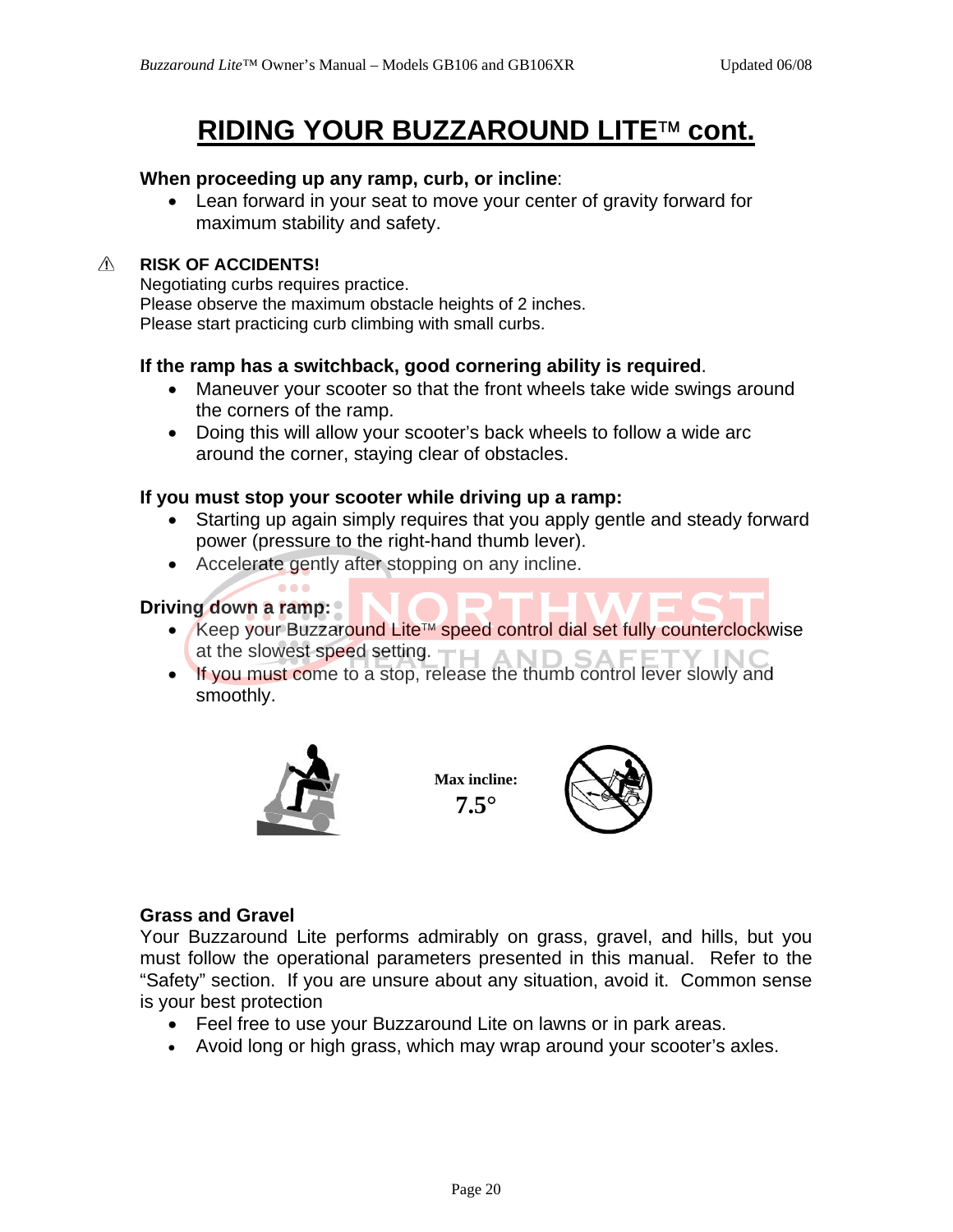## **DIAGNOSTICS SYSTEM**

Any fault condition on the controller or scooter will cause the "Power on/diagnostics" LED to flash. The LED light located on the faceplate of the scooter will tell you about the problem in how it flashes.

LED Flashes 1 time pause, 1 time, and pause. Batteries are low scooter still operates.

LED Flashes 2 times, pause, 2 times, pause. Batteries are very low, scooter will not drive.

LED Flashes 3 times, pause, 3 times, pause. Over voltage to controller.

LED Flashes 5 times, pause, 5 times, pause. Brake in freewheel or brake connection problem.

LED Flashes 6 times, pause, 6 times, pause. Paddle or speed potentiometer problem.

LED Flashes 7 times, pause, 7 times, pause. Paddle or speed potentiometer problem.  $\bullet$   $\bullet$   $\bullet$ 

LED Flashes 8 times, pause, 8 times, pause. Motor disconnected or faulty.

 $\bullet$ 

.....

 $\mathcal{L} = \mathcal{L}$ 

Y INC LED Flashes 9 times, pause, 9 times, pause. Controller fault.

 $\triangle$ **WARNING: DO NOT OPERATE THE SCOOTER IF THE BATTERY IS NEARLY DISCHARGED. FAILURE TO COMPLY WITH THIS CONDITION MAY LEAVE THE USER STRANDED IN AN UNSAFE POSITION.** 

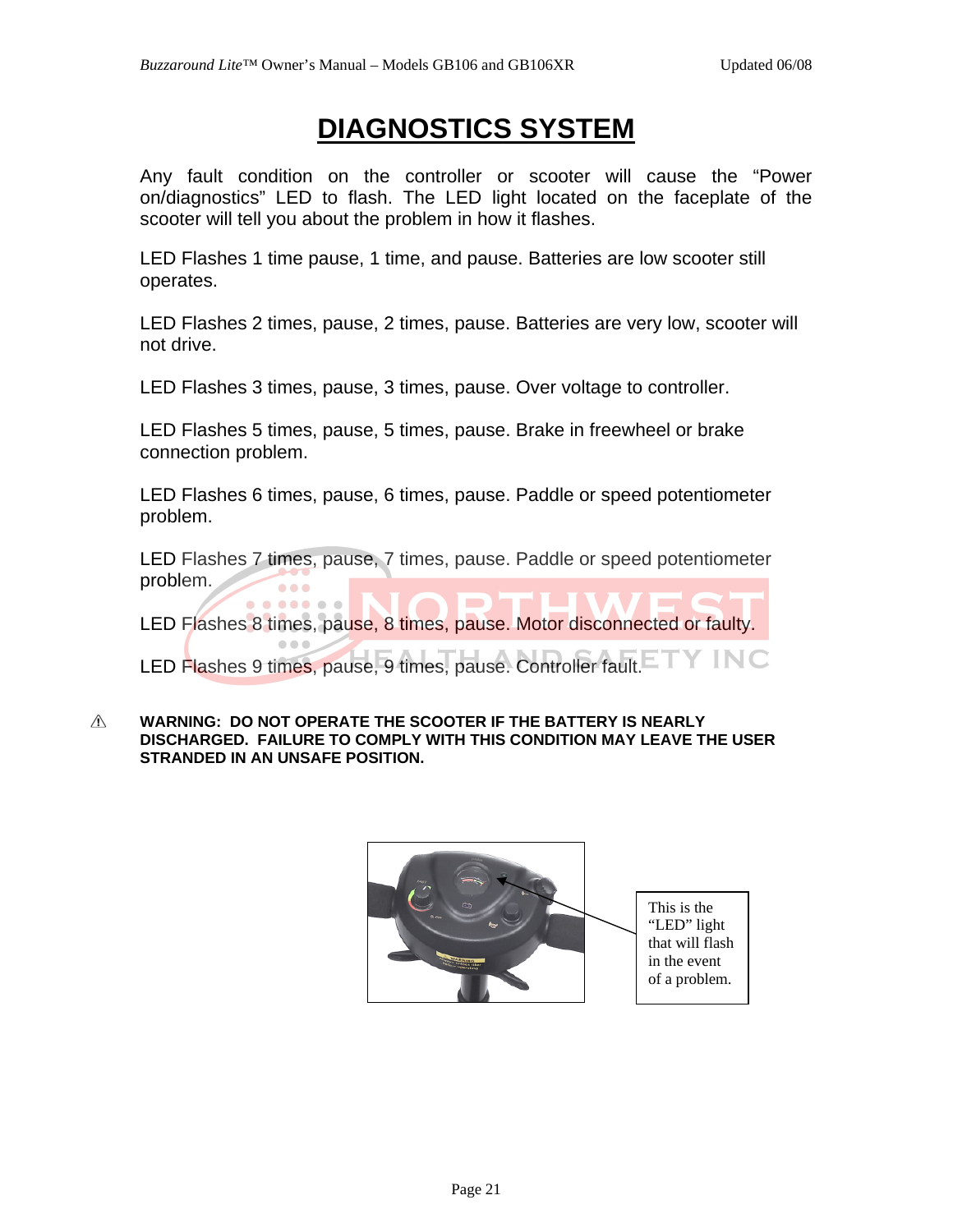#### **Main Circuit Breaker**

The 35-amp circuit breaker and exposed reset button are located on the front of the battery cover. The button is visible through the battery cover. If your Buzzaround Lite™ fails to operate, your main circuit breaker may have tripped.



- $\triangle$ **WARNING: DO NOT ATTEMPT ELECTRICAL REPAIRS. CONSULT GOLDEN TECHNOLOGIES OR YOUR AUTHORIZED GOLDEN TECHNOLOGIES DEALER.**
- $\triangle$ **WARNING: NEVER SOAK YOUR SCOOTER IN ANY LIQUID. THIS MAY CAUSE PERSONAL INJURY AND/OR DAMAGE TO YOUR SCOOTER.**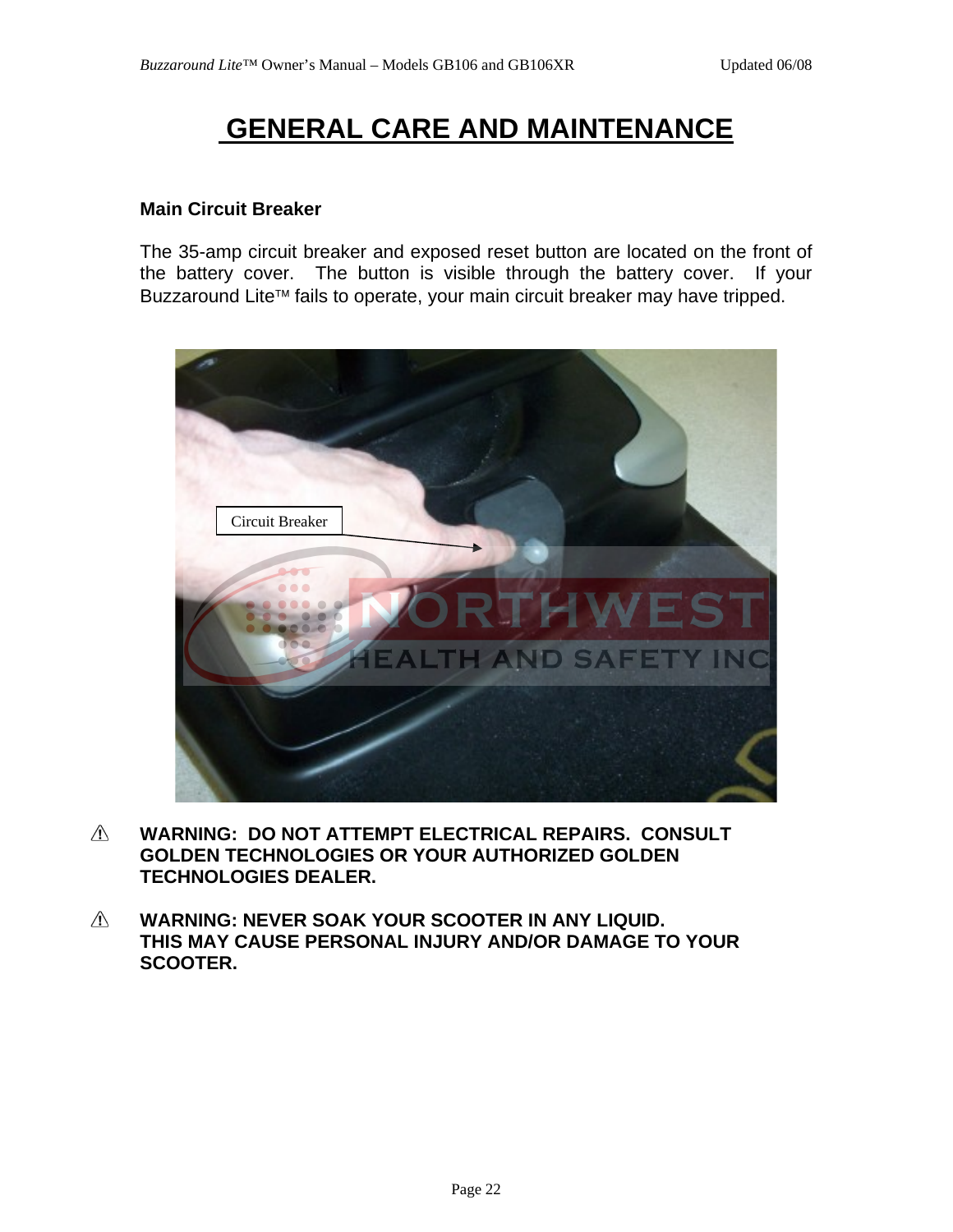### Possible causes for the main circuit breaker to trip

- "Run-down" batteries.
- Over exerting the motor.

### Possible solutions:

⚠

- Recharge your batteries.
- If the problem persists, have an authorized Golden Technologies dealer "load test" the batteries to assure they are not damaged.
- If the problem persists, assure your battery charger is operating properly.

### Resetting the Main Circuit Breaker

If the main circuit breaker trips as a result of "run-down" batteries or because of a temporary overload, reset the circuit breaker using the following directions:

- 1. Wait 5 minutes to allow the motor and electronics board to cool, or return to "normal" operating temperature.
- 2. Press in on the main circuit breaker reset button.

#### **WARNING: BE SURE YOU REMOVE THE KEY FROM THE KEY RECEPTACLE BEFORE RESETTING YOUR SCOOTER.**

**NOTE**: If the main circuit breaker continues to trip, there is an underlying electrical fault that needs professional attention. Please contact your local Golden Technologies Dealer.

**NOTE**: Do not reset your main circuit breaker repeatedly. You must correct the underlying problem. Failure to correct the problem could cause injury or damage and will void the warranty.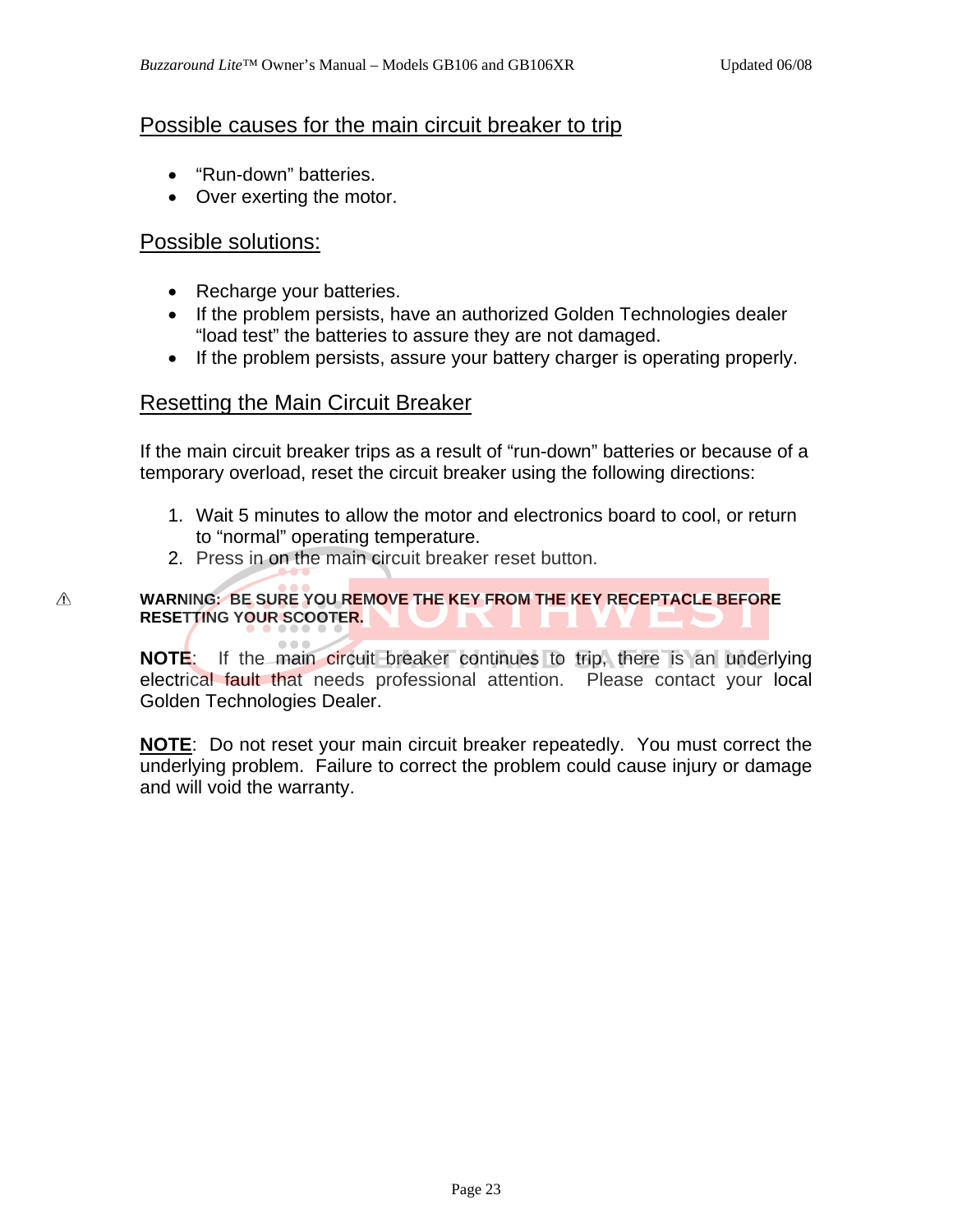### **Wheels and Tires**

Your Buzzaround Lite™ scooter is equipped with "split-rim" wheels and foamfilled tires.



Front Tire **Rear Time** Rear Tire *Solid/Foam-filled Solid/Foam-filled* 



#### **How to change a tire assembly:**

- 1. Remove the center nut.
- 2. Remove the tire assembly from the scooter
- 3. Install a new tire assembly onto the axle.
- 4. Install and tighten the center nut.  $\Box$  AND SAFET

**NOTE**: All tires on your Buzzaround Lite are foam-filled. This means that there is NO air in any tire. The tires are filled with foam. This means you will never have a flat tire even if you puncture the tire.

### **IF YOUR BUZZAROUND LITE DOES NOT OPERATE**

- Make certain that the brake handle is set to the engaged (forward) position.
- Check the main circuit breaker. If necessary, reset the circuit breaker.
- Make certain that the speed adjustment dial is at the desired setting.
- Be sure that the key is all the way in the key receptacle and the scooter is "ON" (note the green "LED" light is illuminated)

#### **WARNING - ONLY START DRIVING IF EVERYTHING IS IN WORKING ORDER! HAVE ANY**  ⚠ **AND ALL DEFECTS REPAIRED IMMEDIATELY!**

### **IF NONE OF THE ABOVE PROCEDURES SOLVE THE PROBLEM, CONTACT YOUR AUTHORIZED GOLDEN TECHNOLOGIES DEALER.**

**LUBRICATION** All of the bearings on your Golden Technologies Buzzaround Lite are permanently lubricated and sealed. No lubrication is required.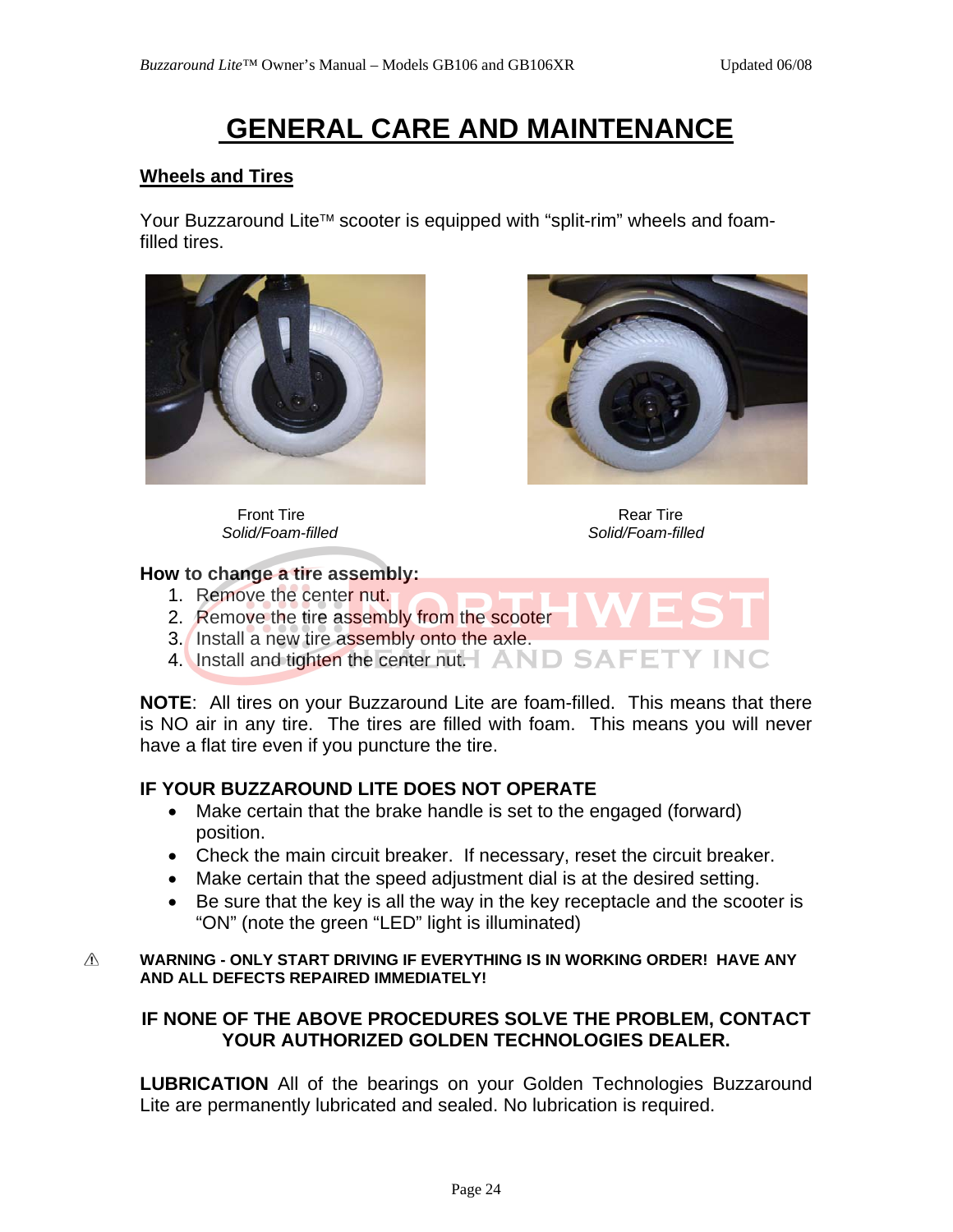$\triangle$ **WARNING: THE BATTERIES USED ON YOUR SCOOTER HOLD A SUBSTANTIAL AMOUNT OF POWER. SHORTING OF THE TERMINALS CAN RESULT IN BURNS OR OTHER INJURIES AND IN DAMAGE TO THE BATTERIES AND TO THE ELECTRONIC COMPONENTS OF YOUR BUZZAROUND LITE. ALWAYS USE CARE AND CAUTION WHEN HANDLING THE BATTERIES.** 

#### **Battery Charging Information**

**Note**: Your scooter may be equipped with either "GEL", "Lead Acid", or "AGM" batteries. These batteries do NOT have "memory". It is not necessary to completely discharge the batteries before charging them.

**Note**: If you are not going to use your Buzzaround Lite for an extended time, fully charge the batteries before storing your scooter. The batteries can be left unmaintained for up to 6 months if they are first fully charged and kept at room temperature (approximately 72° F).

**Note**: if you have not used your scooter for more then three days, make certain that you charge the batteries on the night before you are going to use your scooter. This will ensure that you start operating your scooter with a full charge on the batteries.

**Note:** If you use your scooter during the day, charge the batteries as soon as you are finished using it. The charger is fully automatic. Following this research procedure will prepare you scooter for a full day's service each day.

**Note**: If you use your scooter sparingly over the course of the day, and have not reduced the charge on the batteries by any great amount, it may not be necessary to charge the batteries every night.

#### **Battery Maintenance**

Lead Acid, Gel-cell or AGM deep-cycle batteries are used for operating your Buzzaround Lite

- These batteries are maintenance-free.
- There is no danger of spillage or leakage, so these batteries are safe to transport on aircraft, busses, trains, etc.
- By following the procedures set out in this manual, you can expect extended life from your batteries.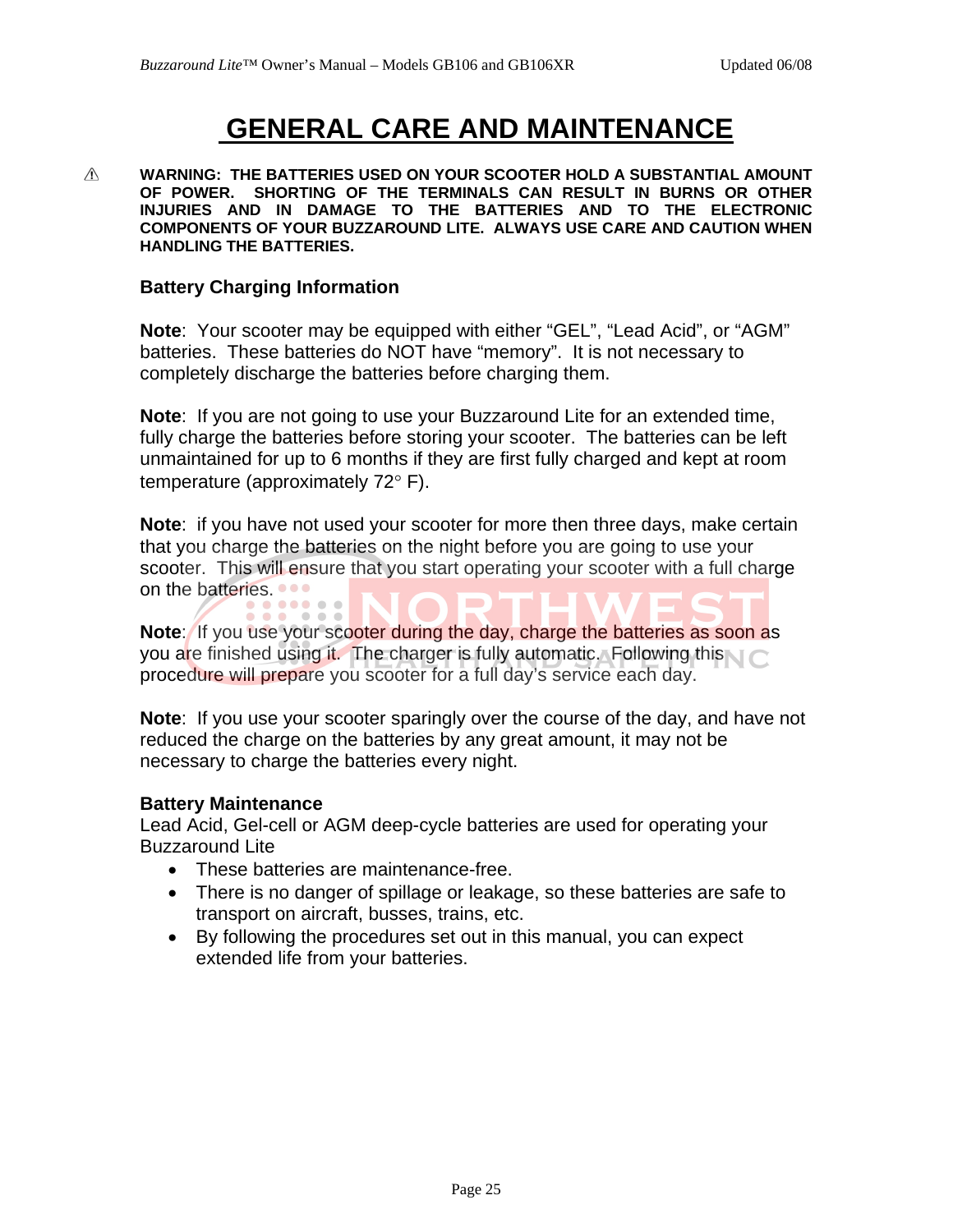If the battery terminals become corroded:

- Corrosion can cause a poor electrical connection and operational problems.
- Clean corroded battery terminals with a stiff brush and a solution of baking soda and water.

### **CLEANING YOUR BUZZAROUND LITE**™

**Tires** 

- Clean the tires with ordinary kitchen-type cleaners and a damp cloth.
- Do not use solvents on tires. Solvent can cause the tire material break to down or become too soft.

#### **Body**

The body (rear shroud, deck shroud) of your scooter is formed ABS plastic and is painted for style and durability. Each Buzzaround Lite comes standard with three sets of quick-snap color shrouds in Red, Blue and Sahara. Colors can be changed by gently snapping off the pieces.

- Do not use a sharp object when removing shroud pieces.
- Clean the body of your scooter with a damp cloth. Do not hose down your scooter! Dry with a clean soft cloth.
- Use cool water mixed with a mild soap to remove dirt and oils.
- Use a non-abrasive car wax on the ABS body parts.  $ETY IN C$
- Buff by hand with a soft cloth.





### **Seat**

Vinyl Seat:

- Clean with a mild soap or mild detergent and a damp cloth.
- A vinyl cleaner may also be used.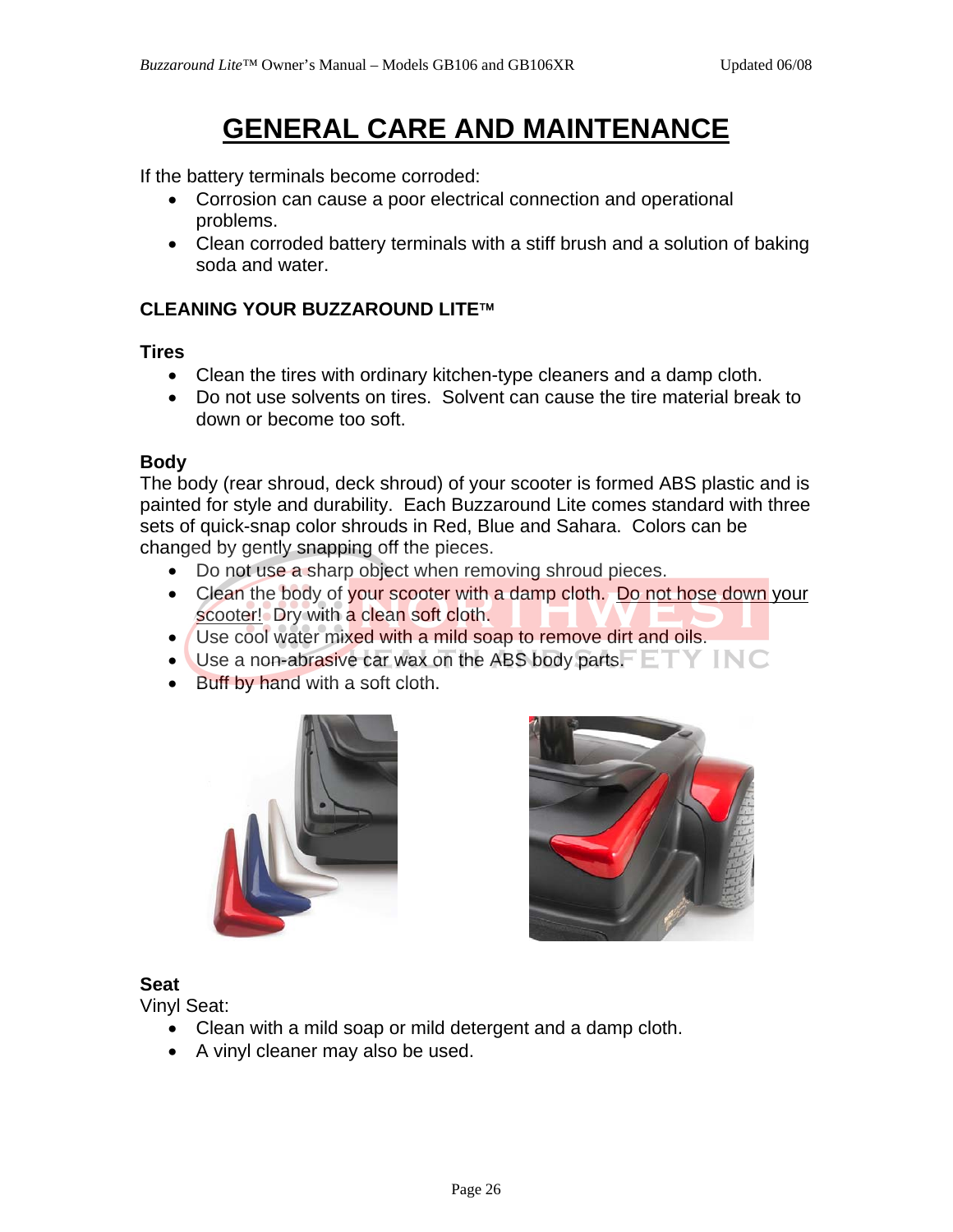## **CARE AND MAINTENANCE OF YOUR BUZZAROUND LITE**™

#### **Charger and Batteries**

The Buzzaround Lite scooter comes equipped with a 24 Volt rechargeable battery pack.

#### $\triangle$ **FIRE HAZARD!!**

Do not cover the battery charger and ventilation slot while charging batteries. Only use the battery charger in well-ventilated areas.

#### **To Charge the Battery Pack:**

- 1. Make certain your key is in the "OFF" position.
- 2. Remove charger and AC cord from back of seat.



3. Plug the charger into the charger port on the battery pack and into a working electrical outlet.

**Note**: A red "LED" light should now illuminate, showing the batteries are charging.

- 4. When the charging cycle is complete a green "LED" light will illuminate, indicating a complete charge.
- 5. Unplug and stow the charger and cord into the AC cord pack.

### **Troubleshooting Tips:**

If batteries fail to charge within 12 hours

- Check the battery connections.
- It may be necessary to have the batteries "load tested" by your dealer.
- It may be necessary to have the charger tested.

**Note**: The battery pack can be charged while it is installed on the scooter or when it is detached from the scooter.

#### **WARNING: Do not leave the battery pack and charger plugged in for more than 12 hours. Damage to the battery pack and a hazardous condition may result.**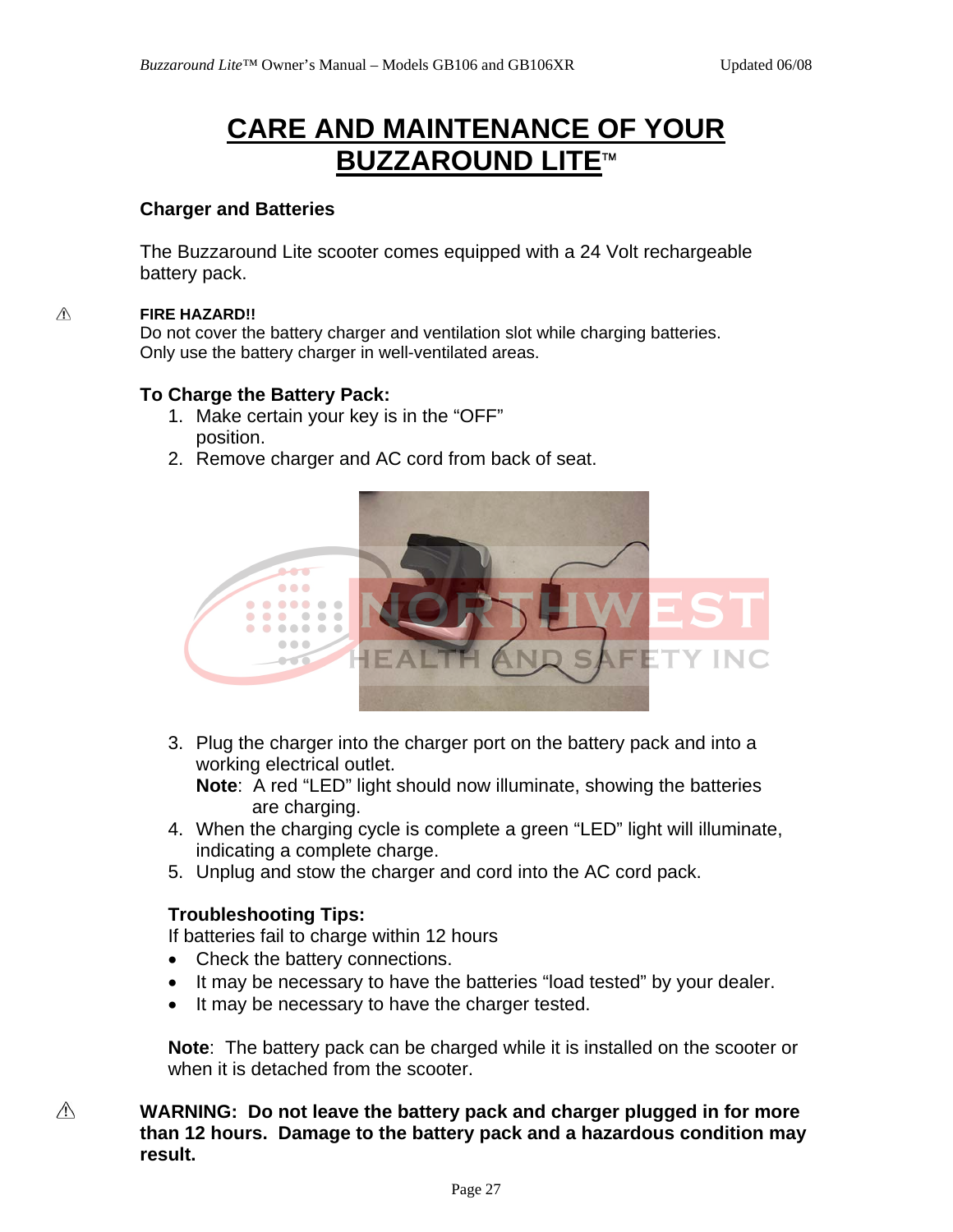# **DISASSEMBLING AND TRANSPORTING YOUR BUZZAROUND LITE**™



Your Buzzaround Lite™ scooter is designed to be disassembled easily in order be transported. When disassembling your scooter, please be sure to follow these simple instructions.

Step 1 - Place your scooter on a level surface.

**TH AND SAI WARNING: BE SURE YOUR KEY IS OUT OF THE KEYHOLE BEFORE YOU BEGIN DISASSEMBLING YOUR BUZZAROUND LITE.** 

Step 2 - (Optional) Remove the arms from the seat. This will reduce the weight of the seat making it easier to lift.

Step 3 - While holding the seat rotation lever up, grip the seat and remove from the scooter – Your seat will pull out of the post. Grip the seat on opposite sides and, with a firm grip, pull the seat straight up towards you to remove.



**"Pop" the seat.**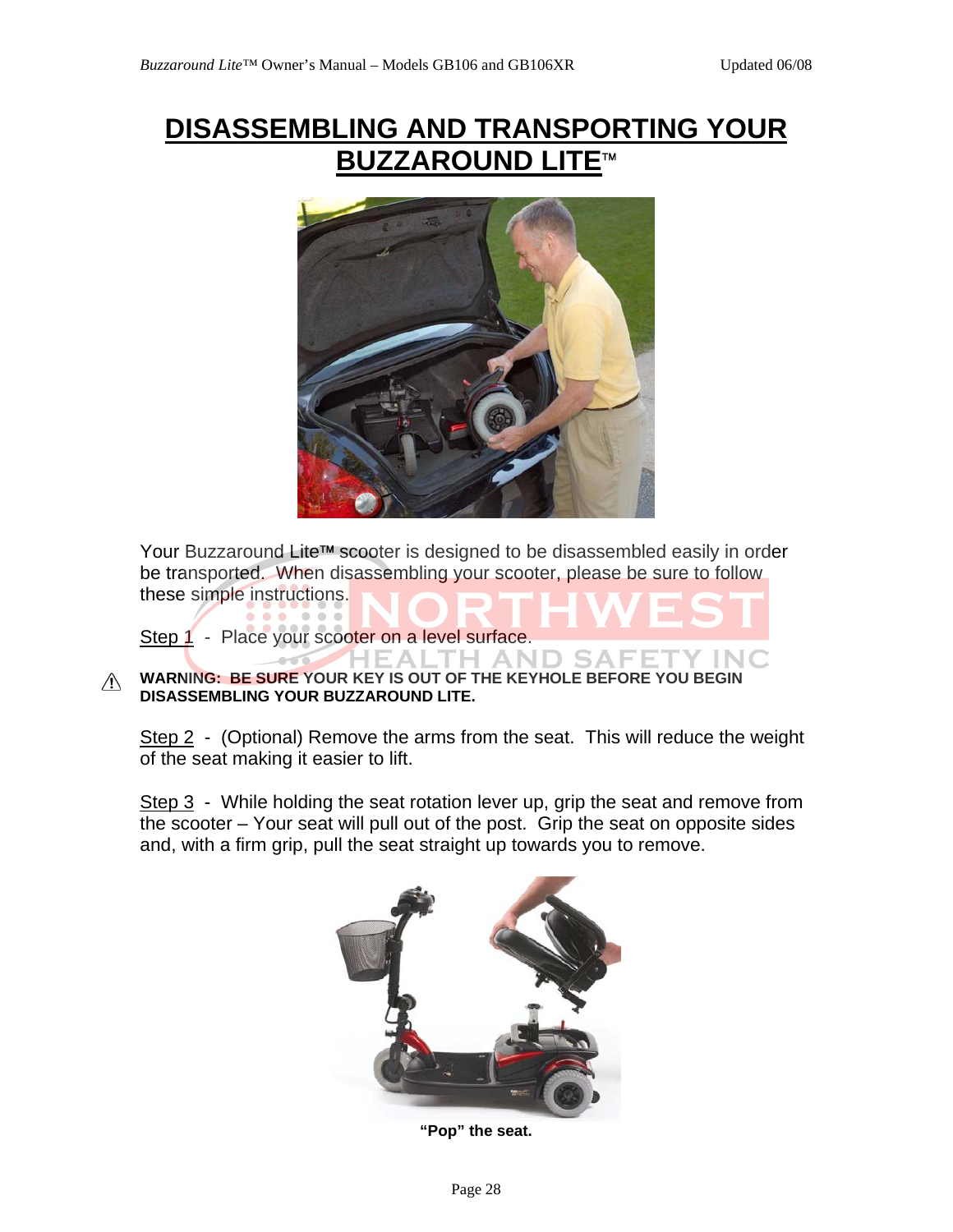### **DISASSEMBLY OF YOUR BUZZAROUND LITE™ cont.**

Step  $4$  - Lift the battery box from the scooter. This will unlock the frame latch automatically.



**"Pull" the battery box.** 

Step 5 - Loosen tiller adjustment knob and fold the tiller down flat. Then tighten the adjustment knob to secure the tiller in its new position. Once the tiller is flat, you may use it as a handle for easy transportation.

Loosen this knob to lay tiller flat. LTH AND SAFETY INC





Turn this knob to lock the front wheel

Step  $6$  - Lock tiller lock – This knob is found just above the front wheel. Push in and turn clockwise 90 degrees. You should lock the front wheel to keep it from turning side to side to help control while carrying.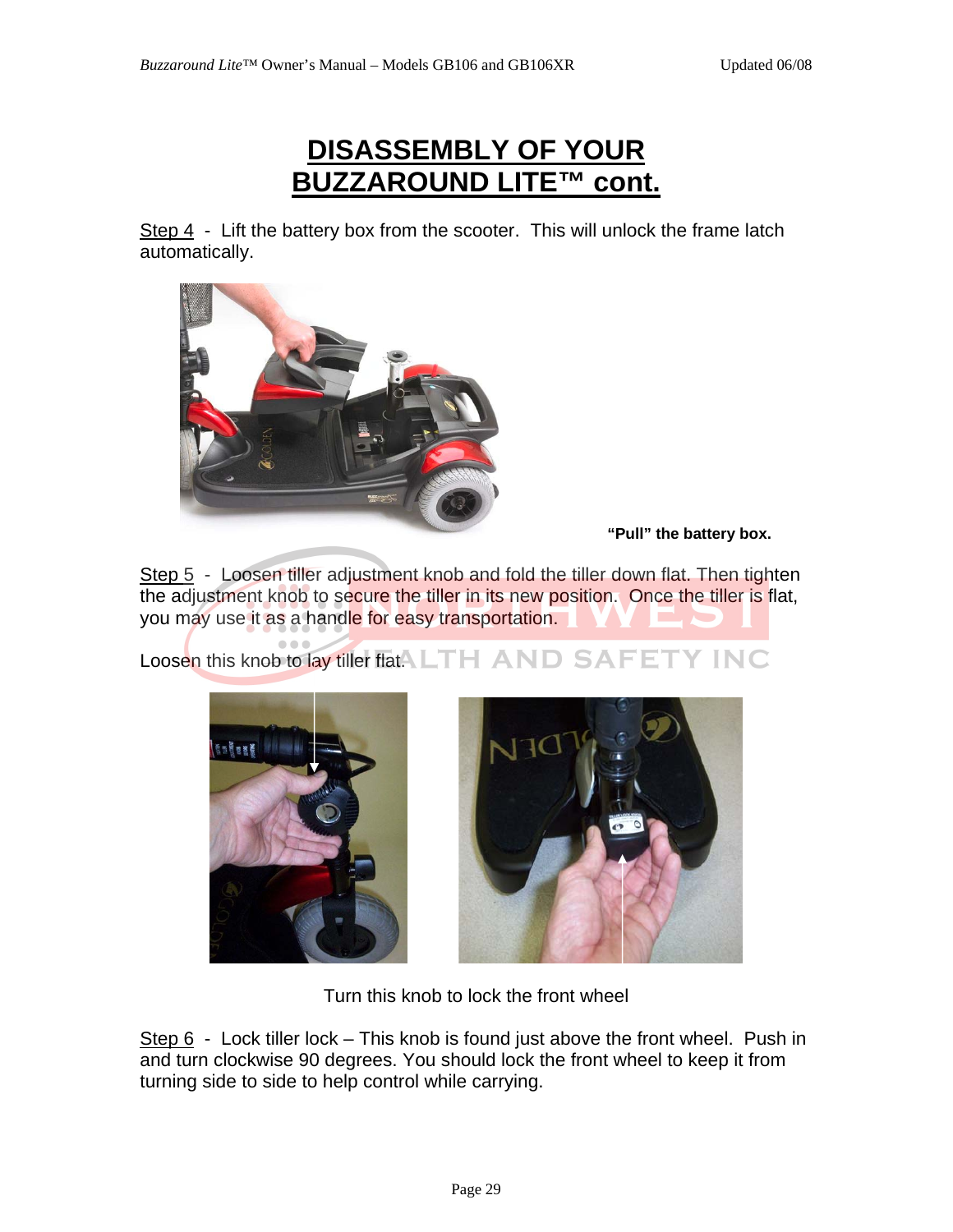### **DISASSEMBLY OF YOUR BUZZAROUND LITE Cont.**



 $\bullet\bullet\bullet$ 

 $\begin{array}{ccccccccccccccccc} \bullet & \bullet & \bullet & \bullet & \bullet & \bullet & \bullet \end{array}$ 

 $\bullet$   $\bullet$ 

⚠

 $\wedge$ 

**Tighten the knob fully before lifting!** 

**WARNING – BE CAREFULL NOT TO PINCH YOUR FINGER BETWEEN THE FRAMES. THIS AREA IS A PINCH POINT AND REQUIRES YOUR FULL ATTENTION.** 

Step 7 - Hold seat post with one hand and push the rear section apart as shown below to disconnect the front and rear frame sections. **Y INC** 



**"Push" the rear down to separate connections and front from rear.**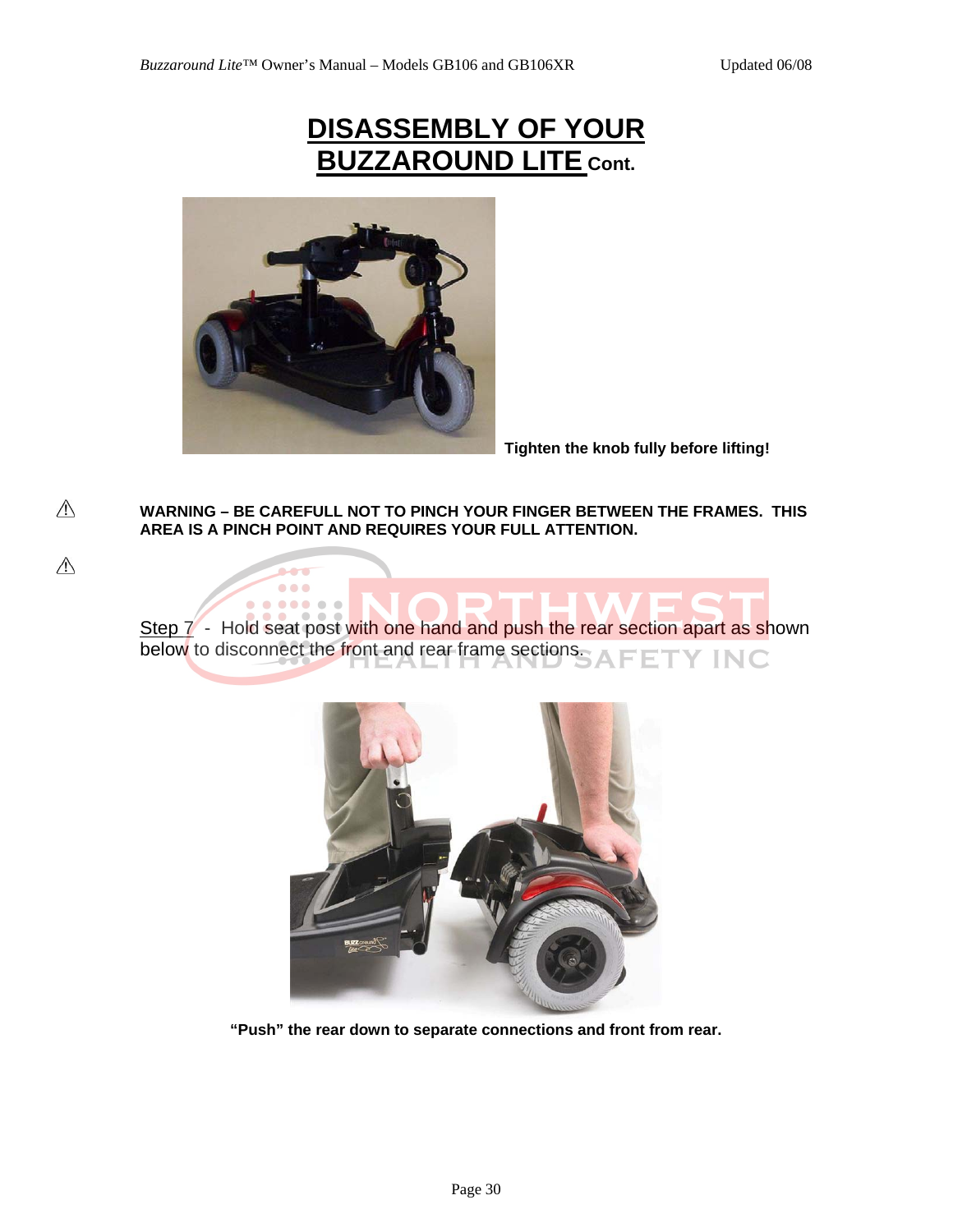# **ASSEMBLY OF YOUR BUZZAROUND LITE**™

- $\mathbb A$  warning: do not sit on or operate your scooter unless battery box is in **PLACE AND THE LOCKING MECHANISM IS ENGAGED.**
- **WARNING: BE AWARE OF ANY POSSIBLE PINCH POINTS WHEN CONNECTING THE REAR FRAME TO THE FRONT FRAME. PLEASE NOTE WARNING LABLES AT PINCH POINTS WHEN ASSEMBLING.** 
	- **Pinching and crushing hazard!**

Increased hazards due to pinching or crushing result due to the component weight (such as batteries) during preparation for transport and maintenance work.

- Always carry out any work to be done with great care.
- Always try to get help from a second person, especially when stowing parts for transport.

**Pinch Point** : A pinch point is an area where you MUST consider your fingers to be sure your fingers DO NOT become pinched between two metal areas. The greatest chance of pinch points become possible during the assembly of the Buzzaround Lite™ scooter. See photo below to become knowledgeable with this  $\bullet$   $\bullet$   $\bullet$ area.



**WARNING!!! Be sure not to position a finger between the metal frames! This can cause injury. Look very carefully before assembling!**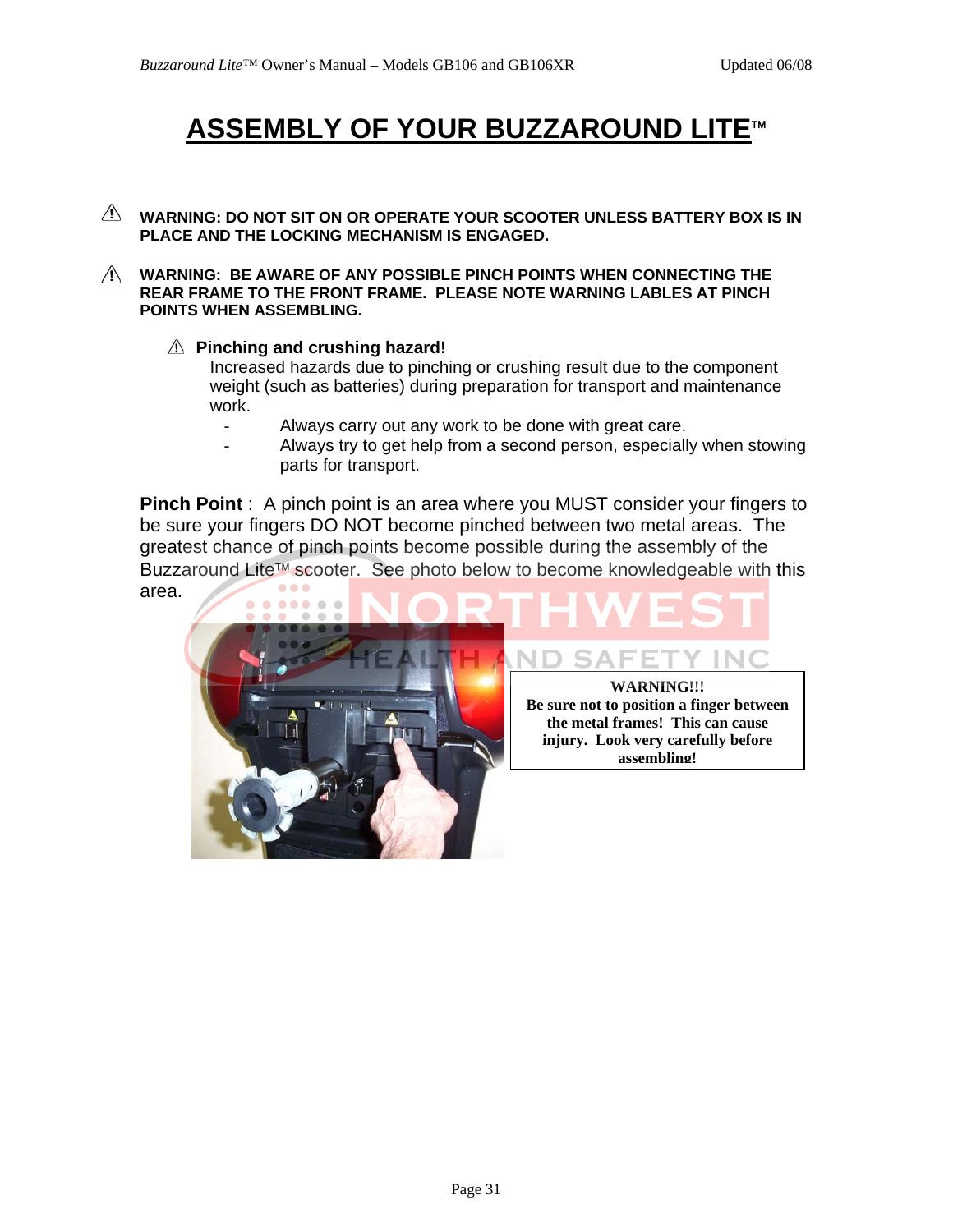## **ASSEMBLING YOUR GB-106 BUZZAROUND LITE**™

⚠ **WARNING -- INJURY HAZARD DUE TO IMPROPER ASSEMBLY!** 

Ensure that all components in the scooter have been correctly assembled. After assembly, check that all locking devices are holding correctly.



**BE SURE YOU HAVE ALL THE IMPORTANT PARTS!** 

1. Line up the front and rear components.  $\bullet\bullet\bullet\bullet\bullet$ 

- $\wedge$ **WARNING: WATCH FINGER PLACEMENT! BE CAREFUL NOT TO PINCH YOUR FINGERS!** 1 Z
	- 2. Connect the front and rear frame sections and connect the components!

#### ⚠ **WARNING: WATCH YOUR FINGERS!**



Notice how the front component connects to the rear component.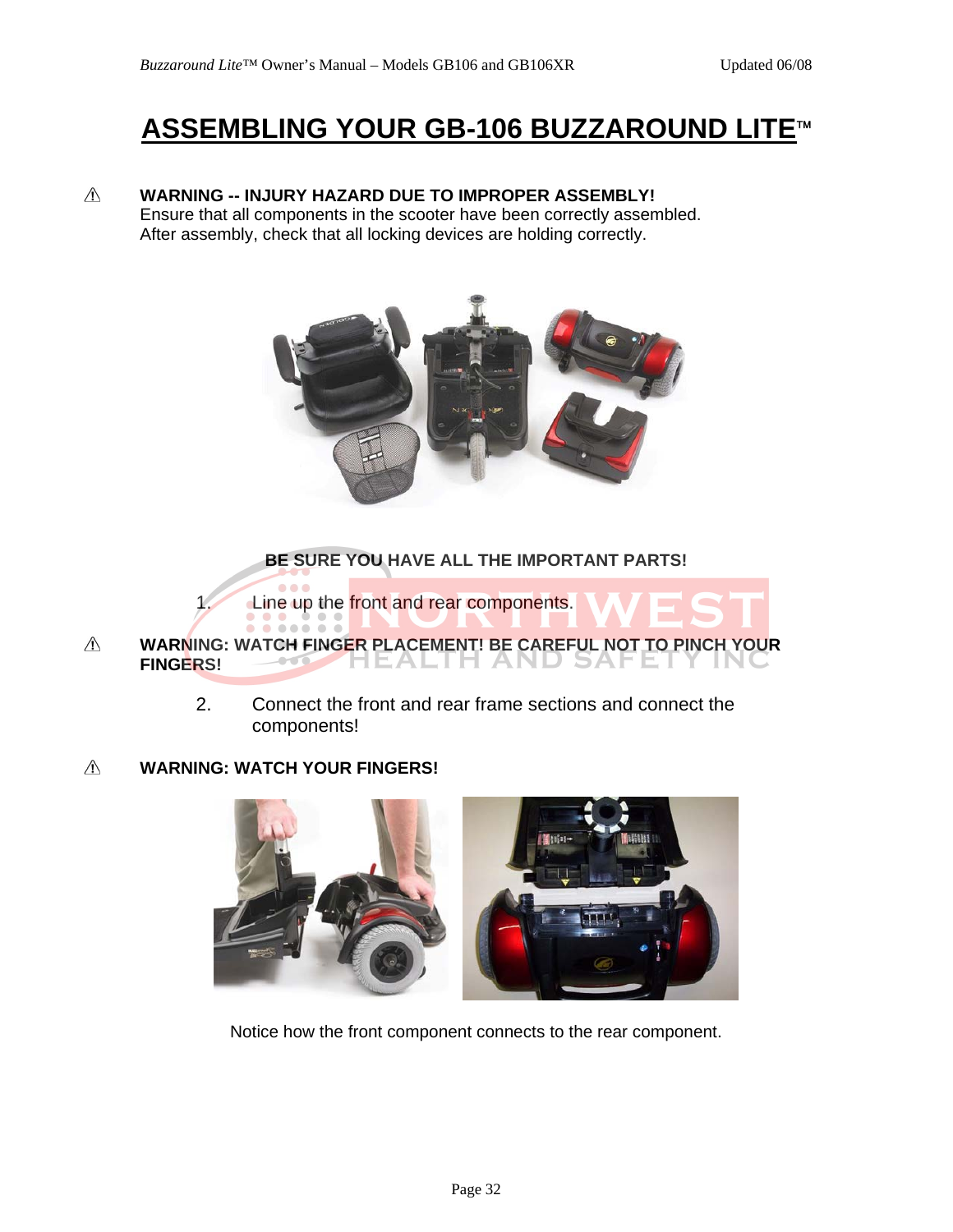### **ASSEMBLING YOUR BUZZAROUND LITE**™

- 1. Make certain both the front and rear frames are locked.
- 2. Install battery pack.
- 3. Install your seat.
- 4. Position your tiller

#### $\triangle$ **WARNING – MAKE SURE YOU TIGHTEN YOUR TILLER TO BE SURE IT IS LOCKED!**

5. Unlock your front wheel lock knob.

#### $\mathbb{V}$ **WARNING – IF YOU DON'T UNLOCK YOUR TILLER LOCK KNOB, YOUR TILLER WILL NOT TURN! THIS COULD CAUSE INJURY.**



**Engage your brake!**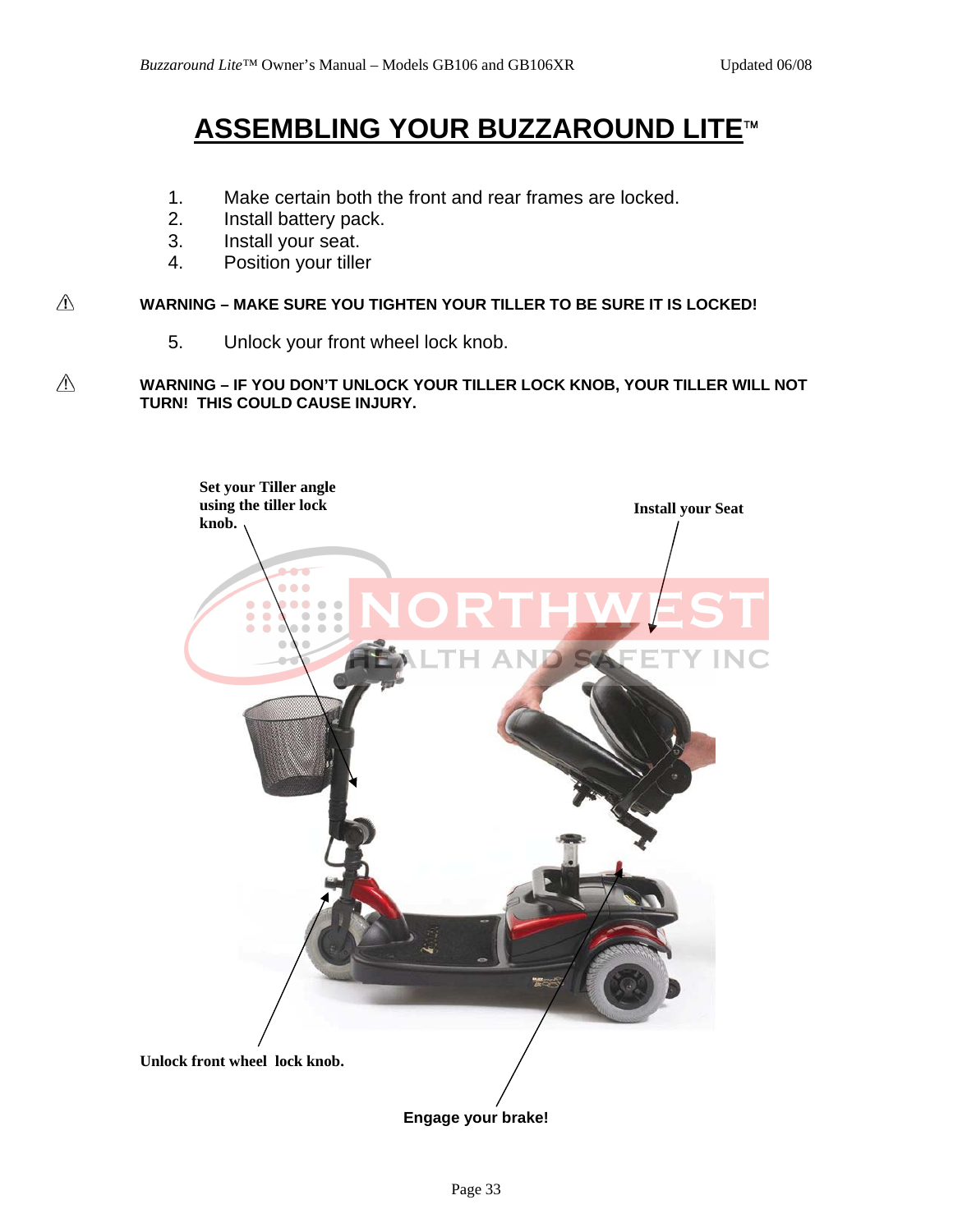# **INSTALLING THE SEAT**

- 1. Hold the seat on an angle so you can see the seat swivel post underneath
- 2. Place the seat swivel post into the seat post as shown below.

**WARNING: Pinch Point! Keep hands and clothing clear of the seat swivel post and seat post.** 



#### ⚠ **Accident hazard due to non-engaged seat!**

Ensure that the seat is properly engaged after getting on by turning the seat slightly left and right.

#### ⚠ **Accident hazard due to incorrect seat position!**

Always turn the seat to face forwards and engage it before driving. If the seat is in any other position, the possibility of tipping is increased. Before turning the seat, always ensure that the scooter is on an even and solid surface.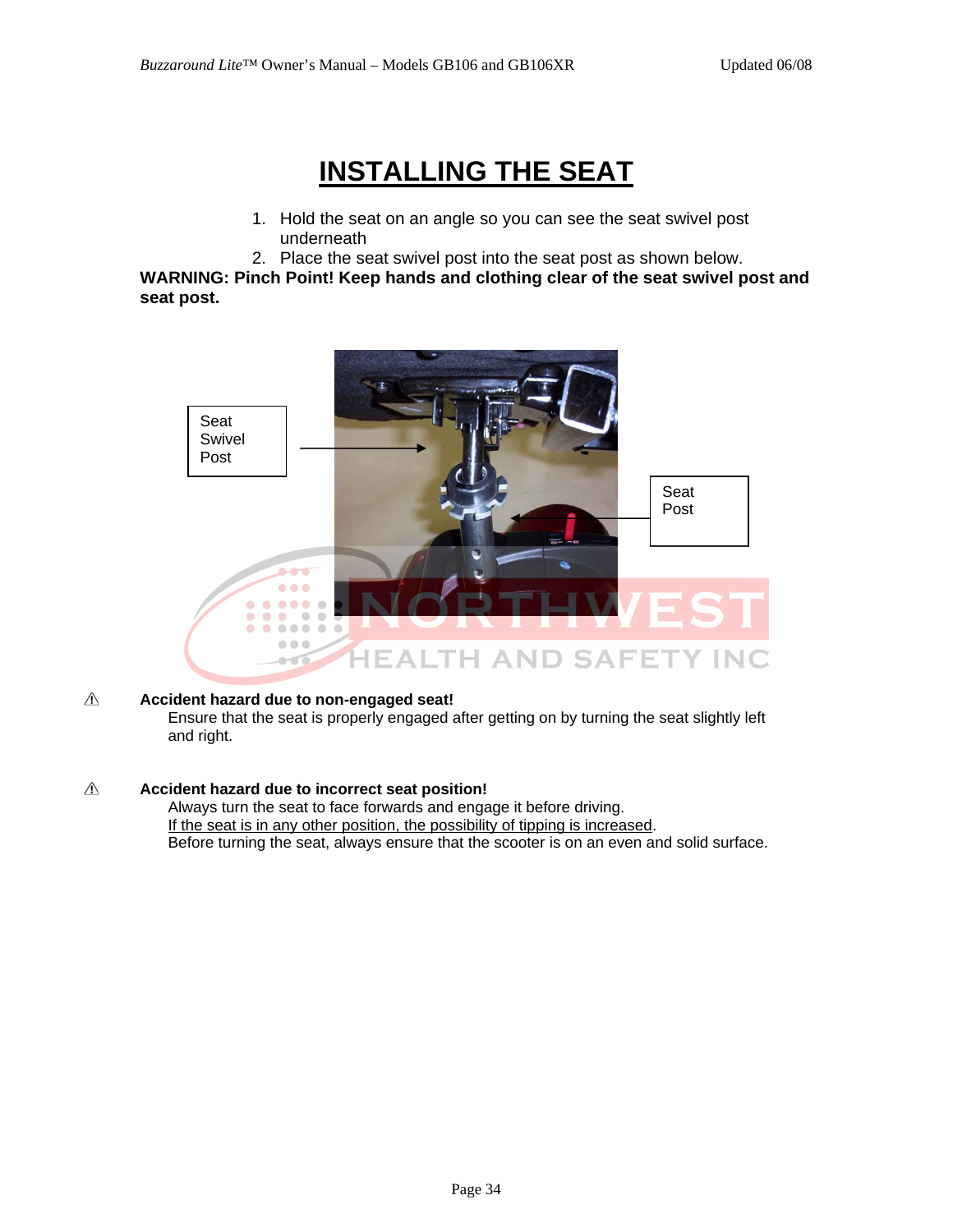## **Transporting Your GB-106 Buzzaround Lite**™



**Note**: Buzzaround Lite™ scooters can be equipped with docking devices for loading into/onto a vehicle by means of mechanical lift or hoist. Golden Technologies does not sell this lifting equipment, however you may contact your local home health care dealer for more information.

#### **To Transport your Buzzaround Lite**

You will want to consider the best way for transportation. Do you own a van? Do you own a SUV? Do you own a compact car? Depending on what type of vehicle you transport the Buzzaround Lite in, you will want to plan where you will store your scooter while driving.

- Disassemble or fold down the seat and tiller to easily load into your vehicle.
- Do not lift your Buzzaround Lite by its plastic body parts. These parts are not designed to be used as handles. Also, damage to these parts is NOT covered in any warranty.
- Do not use tires or wheels to lift the rear carriage. The carriage may rotate and cause injury or damage.
- Use moving blankets or other forms of padding to protect your GB-106 Buzzaround Lite during transportation.

#### **WARNING: IF YOUR SCOOTER AND ITS COMPONENTS ARE NOT PROPERLY AND SECURELY STOWED, THE SCOOTER OR COMPONENTS MAY SHIFT WHILE DRIVING CAUSING INJURY OR DAMAGE.**

#### **If the scooter is transported in the vehicle when fully assembled:**

- no one should sit on the scooter during loading.
- no one should sit on the scooter during transport.
- **WARNING: If you use an outside lift system, be sure to secure your Buzzaround Lite as it could fall off the lift. Also, if any electronics are exposed to moisture they may fail.**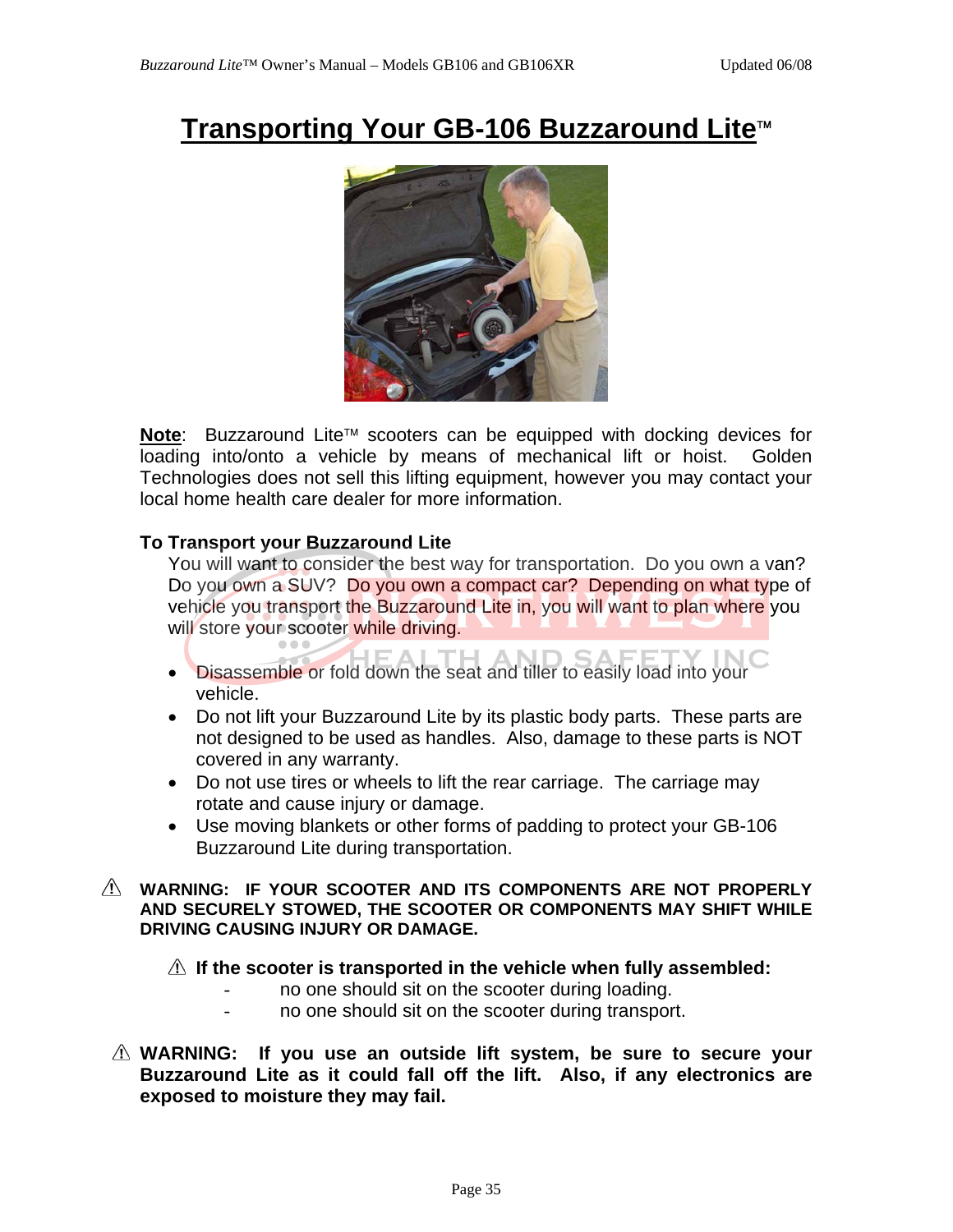# **BUZZAROUND LITE™ SPECIFICATIONS**

| <b>Model</b>                  | GB106                      | <b>GB106XR</b>          |
|-------------------------------|----------------------------|-------------------------|
| Length                        | 36.5"                      | 36.5"                   |
| <b>Width</b>                  | 21.25"                     | 21.25"                  |
| <b>Tires</b>                  | Foam Filled NON-           | Foam Filled NON-        |
|                               | <b>PNUEMATIC</b>           | <b>PNUEMATIC</b>        |
| Front                         | 8"                         | 8"                      |
| Rear                          | 8"                         | 8"                      |
| <b>Weight Capacity</b>        | 250 pounds                 | 250 pounds              |
| <b>Maximum Speed</b>          | 4 mph                      | 4 mph                   |
| <b>Ground Clearance</b>       | 2"                         | $\overline{2}$          |
| <b>Operating Range</b>        | 8 miles*                   |                         |
| (standard pack)               |                            |                         |
| <b>Operating Range</b>        |                            | 10 miles*               |
| (extended range pack)         |                            |                         |
| <b>Batteries</b>              | 12 VDC - 12Ahx2 Standard   | $12$ VDC $-$ 8Ahx4      |
|                               |                            | <b>Extended Range</b>   |
| <b>Turning Radius</b>         | 31" (ANSI/RESNA)           | 31" (ANSI/RESNA)        |
| 3-Point Turn                  | 39"                        | 39"                     |
| 90 Degree Corridor Turn       | 28"                        | 28"                     |
| Weight                        |                            |                         |
| Seat 15"x15"                  | 18 pounds                  | 18 pounds               |
| Seat 16"x16"                  | 27.7 pounds                | 27.7 pounds             |
| <b>Standard battery</b>       | 21 pounds                  |                         |
| pack                          |                            |                         |
| <b>Extended range</b>         |                            | 25 pounds               |
| battery pack                  |                            |                         |
| Front half                    | 32 pounds                  | 32 pounds               |
| Rear half                     | 24 pounds                  | 24 pounds               |
| <b>Freewheel mode</b>         | Yes                        | Yes                     |
| <b>Maximum incline</b>        | 6 degrees                  | 7.5 degrees             |
| <b>Electronic speed</b>       | Yes                        | Yes                     |
|                               |                            |                         |
| control                       |                            |                         |
| <b>Brakes</b>                 | Electro-mechanical         | Electro-mechanical      |
| Charger                       | Off board 2 amp            | Off board 2 amp         |
| <b>Rear wheel drive</b>       | Sealed transaxle, motor 24 | Sealed transaxle,       |
|                               | <b>VDC</b>                 | motor 24 VDC            |
| <b>Controller</b>             | 45 amp/programmable        | 45                      |
|                               |                            | amp/programmable        |
| <b>Warranty</b> – Frame       | <b>Limited Lifetime</b>    | <b>Limited Lifetime</b> |
| <b>Warranty - Electronics</b> | 2 Years                    | 2 Years                 |
| warranty excludes             |                            |                         |
| batteries                     |                            |                         |
| <b>Warranty</b> – Drive train | 1 Year                     | 1 Year                  |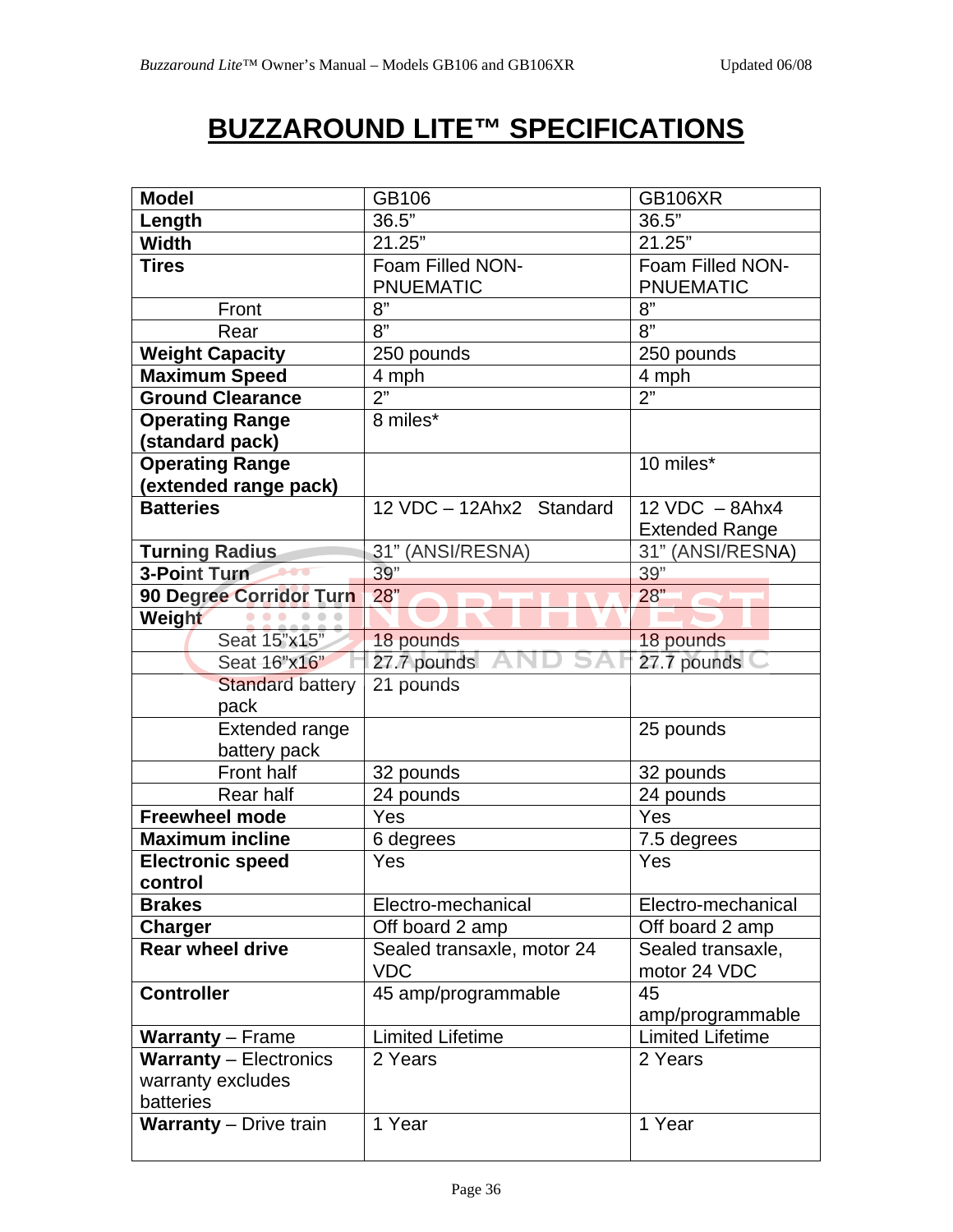### **Consumer Limited Warranty**  *Scooters*

### **Effective June 1, 2008**

**The following warranty is granted only to the INITIAL Consumer who has purchased our product and commences on the Date of Purchase by the Consumer from an Authorized Golden Technologies' Provider. The Consumer must have a warranty registration card filed with Golden Technologies to receive service. This warranty supersedes all previous warranties for all scooter models effective June 1, 2008.** 

#### **The warranty covers the following scooter models:**

- ◆ Buzzaround GB106/106XR/106XP3
- ◆ Companion GC222/223
	- Avenger GA531/541
- Companion GC322/323/325

- Liteway GL100
- Companion GC422

### *Lifetime Limited Warranty:*

For the life of the scooter, from the date of purchase from an authorized Golden Technologies' dealer, in the event of defective materials or workmanship, Golden Technologies will repair or replace at our option any of the following structural frame components found to be defective by an authorized Golden Technologies representative:



For the period of two years from the date of purchase, in the event of defective materials or workmanship, Golden Technologies will repair or replace at our option with any new or reconditioned components any of the following drive train components found to be defective by an authorized Golden Technologies representative:

- Transaxle Motor/Brake Assembly (electrical function only)
- **Note: An increase in operating noise of the transaxle DOES NOT constitute a defect. With normal wear and tear, operating noise is expected to increase.**

For the period of two years from the date of purchase, in the event of defective materials or workmanship, Golden Technologies will repair or replace at our option any of the following electronic assemblies found to be defective by an authorized Golden Technologies representative:

- Electronic Controller
- Battery Charger
- Dash Assembly
- Wire Harness(es)
- Potentiometer Assembly

**Note: While charging batteries, it is normal for the battery charger to heat up. Heat coming from the battery charger does not constitute a defect.**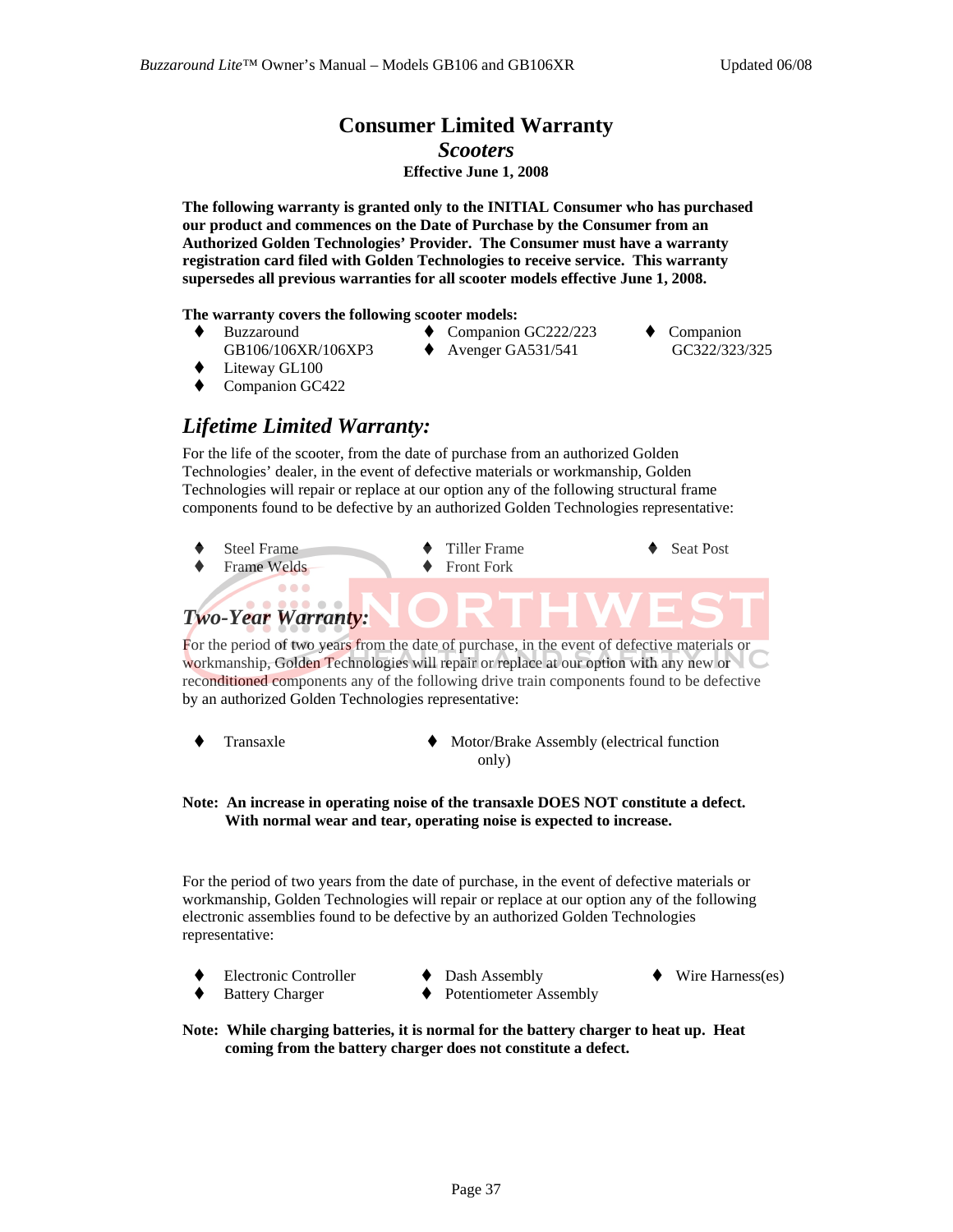### *One-Year Limited Warranty:*

For the period of one year from the date of purchase, in the event of defective materials or workmanship, Golden Technologies will repair or replace at our option any of the following parts found to be defective by an authorized Golden Technologies representative:

- Bearings
- Bushings
- Seat Swivel Mechanism
- ◆ Rubber Components
	- (excludes tires)
	- Armrests

◆ Plastic Components (excludes body)

> Brake Pads Upholstery

Items not listed are covered at the discretion of Golden Technologies. Any accessories, standard or optional, supplied by Golden Technologies, are covered for a period of one year from the date of purchase with the particular unit.

#### *Warranty Exclusions:*

Golden Technologies does not provide warranty on any of the following items which may require replacement due to the normal wear and tear of day to day usage:

- Tires and Tubes
- Motor Brushes Bulbs/Fuses
- ABS Plastic Shrouds
- Armrest Pads

This warranty also excludes the following:

- Batteries (Please consult battery manufacturer for any implied warranty)
- Loss or theft of components (ie: keys, baskets, etc.)
- ◆ Damage caused by:

 $\bullet$   $\bullet$ 

- $\blacktriangleright$  Battery fluid spillage or leakage
	- ¾ Abuse, misuse, accident or negligence.
	- ¾ Improper operation, maintenance or storage.
	- $\triangleright$  Commercial use or use other than normal.<br> $\triangleright$  Repairs and/or modifications made to any
	- ¾ Repairs and/or modifications made to any part without the specific consent of Golden Technologies.
	- $\blacktriangleright$  Exceeding the specified weight capacity of the unit.
	- ¾ Accessories other than those supplied or approved by Golden Technologies.
	- ¾ Failure to adhere to the product instructions
	- Acts of Nature, such as lightning strikes, earthquakes, etc......
	- ¾ Circumstances beyond the control of Golden Technologies.

#### **ANY PARTS ALTERED OR REPAIRED BY UNAUTHORIZED PERSON**.

#### *Warranty Service:*

Warranty Service must be performed by an authorized Golden Technologies representative. Golden Technologies reserves the right to replace warranted part(s) with refurbished or new part(s) at our discretion. All labor charges, service calls, transportation costs or any other charge(s) associated with the installation of any warranted part(s) are the responsibility of the consumer. Warranty is for the replacement of the parts only and does not include freight for the replacement parts. Consumers are not to return any item(s) to Golden Technologies without prior written authorization. Any damages incurred while warranted part(s) are in transport are the sole responsibility of the consumer.

#### **There is no other express warranty.**

Implied warranties, including those of merchantability and fitness for a particular purpose are excluded. Liabilities for consequential damages are excluded. This warranty gives you specific rights and you may also have other rights which may vary from state to state.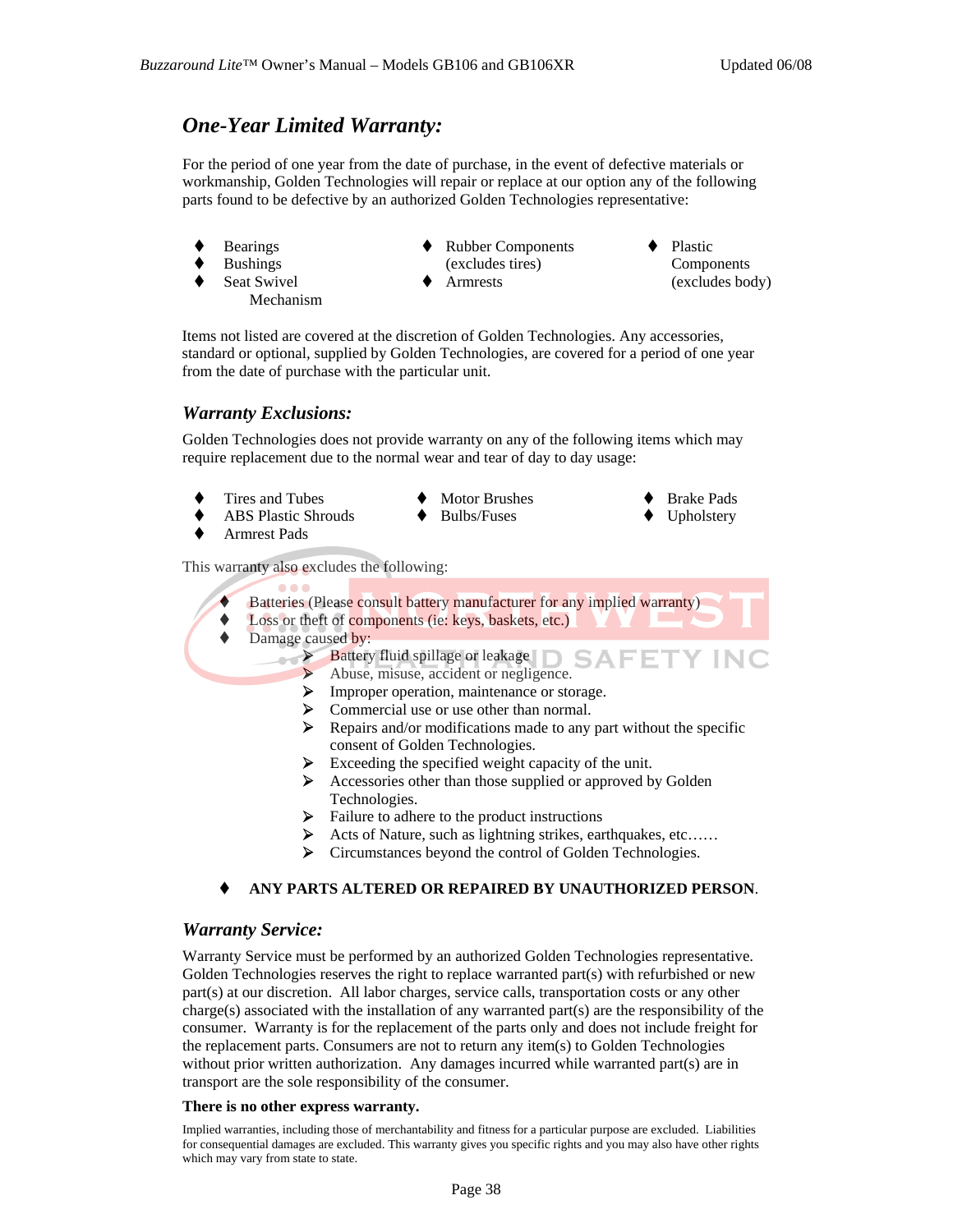### **Scooter Warranty Card**

### Please mail this document to:

Golden Technologies, Inc. Warranty Registration Office 401 Bridge Street Old Forge, PA 18518

Please fill in your Buzzaround Lite™ information below. This information will be useful in the event that you ever need to contact Golden Technologies concerning your scooter.

| Model<br>Serial Number and the series of the series of the series of the series of the series of the series of the series of the series of the series of the series of the series of the series of the series of the series of the seri<br><u> 1999 - Jan Jawa</u> |  |
|--------------------------------------------------------------------------------------------------------------------------------------------------------------------------------------------------------------------------------------------------------------------|--|
| Date of Purchase <b>Date of Purchase</b><br>Body Color ________                                                                                                                                                                                                    |  |
| Options <b>Department</b>                                                                                                                                                                                                                                          |  |
| Your Golden Technologies representative or dealer                                                                                                                                                                                                                  |  |
| <br>Name<br>Company                                                                                                                                                                                                                                                |  |
| TH AND SAFETY INC<br>$\sim$<br>Address<br>the control of the control of the control of                                                                                                                                                                             |  |
|                                                                                                                                                                                                                                                                    |  |

I have read and fully understand:

- \_\_\_\_ My Golden Technologies Buzzaround Lite owner's manual, including the sections on operating instructions, safety guidelines, maintenance and battery instructions.
- **EXECO** Golden Technologies Buzzaround Lite Warranty
- \_\_\_\_ My Golden Technologies Buzzaround Lite dealer has instructed me on how to operate my scooter.

Signature\_\_\_\_\_\_\_\_\_\_\_\_\_\_\_\_\_\_\_\_\_\_\_\_\_\_\_\_\_\_\_\_\_\_\_\_

Telephone (\_\_\_\_\_) \_\_\_\_\_\_\_\_ - \_\_\_\_\_\_\_\_\_\_\_\_\_\_\_\_\_\_